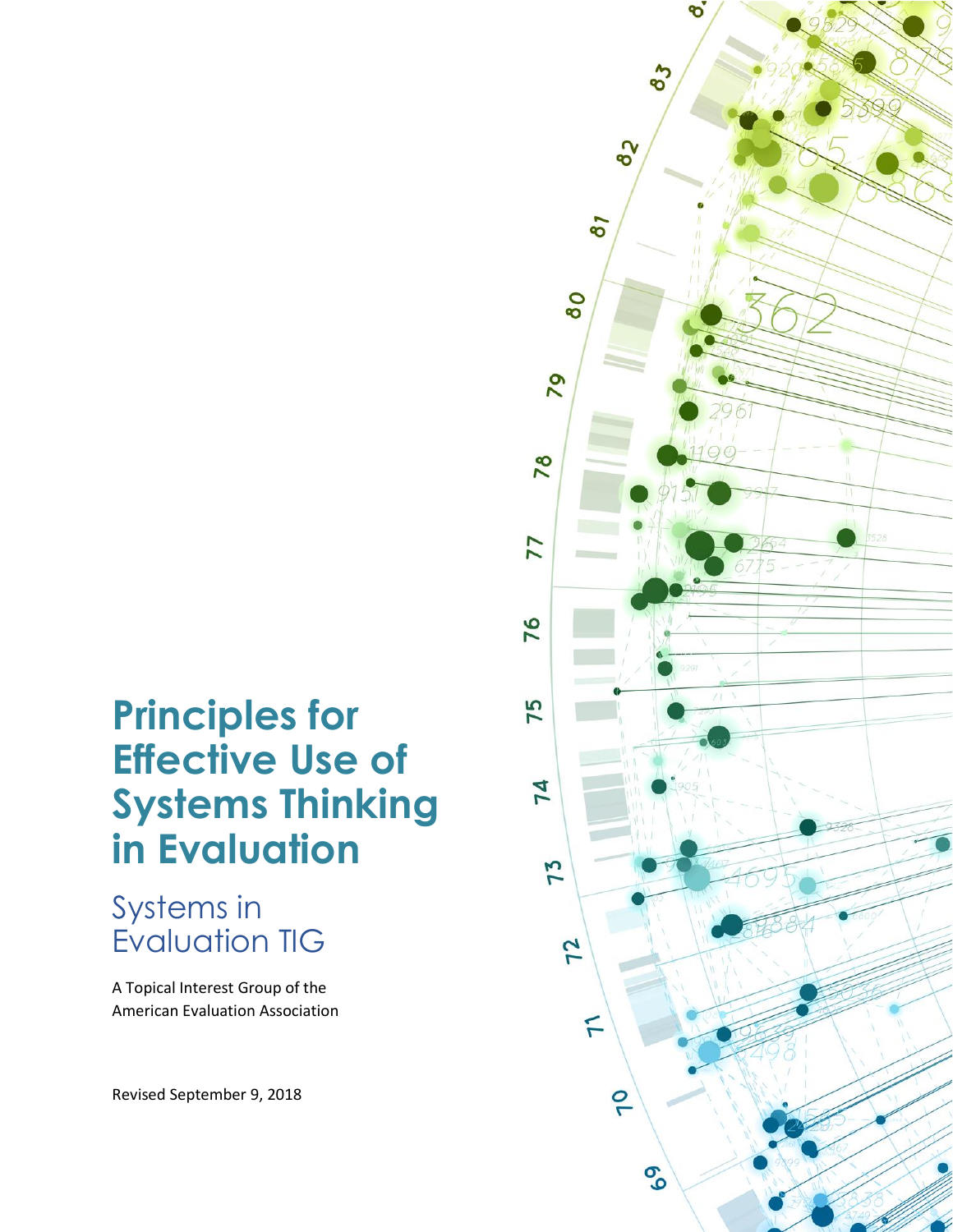This publication was developed by the Systems in Evaluation TIG, a topical interest group of the American Evaluation Association. Its contents are the sole responsibility of the Systems in Evaluation TIG and do not necessarily represent the official views of the American Evaluation Association.

© 2018 Systems in Evaluation TIG

Suggested Citation:

Systems in Evaluation Topical Interest Group of the American Evaluation Association (2018). Principles for Effective Use of Systems Thinking in Evaluation Practice.

2 Principles for Effective Use of Systems Thinking in Evaluation: Systems in Evaluation TIG (9/9/2018)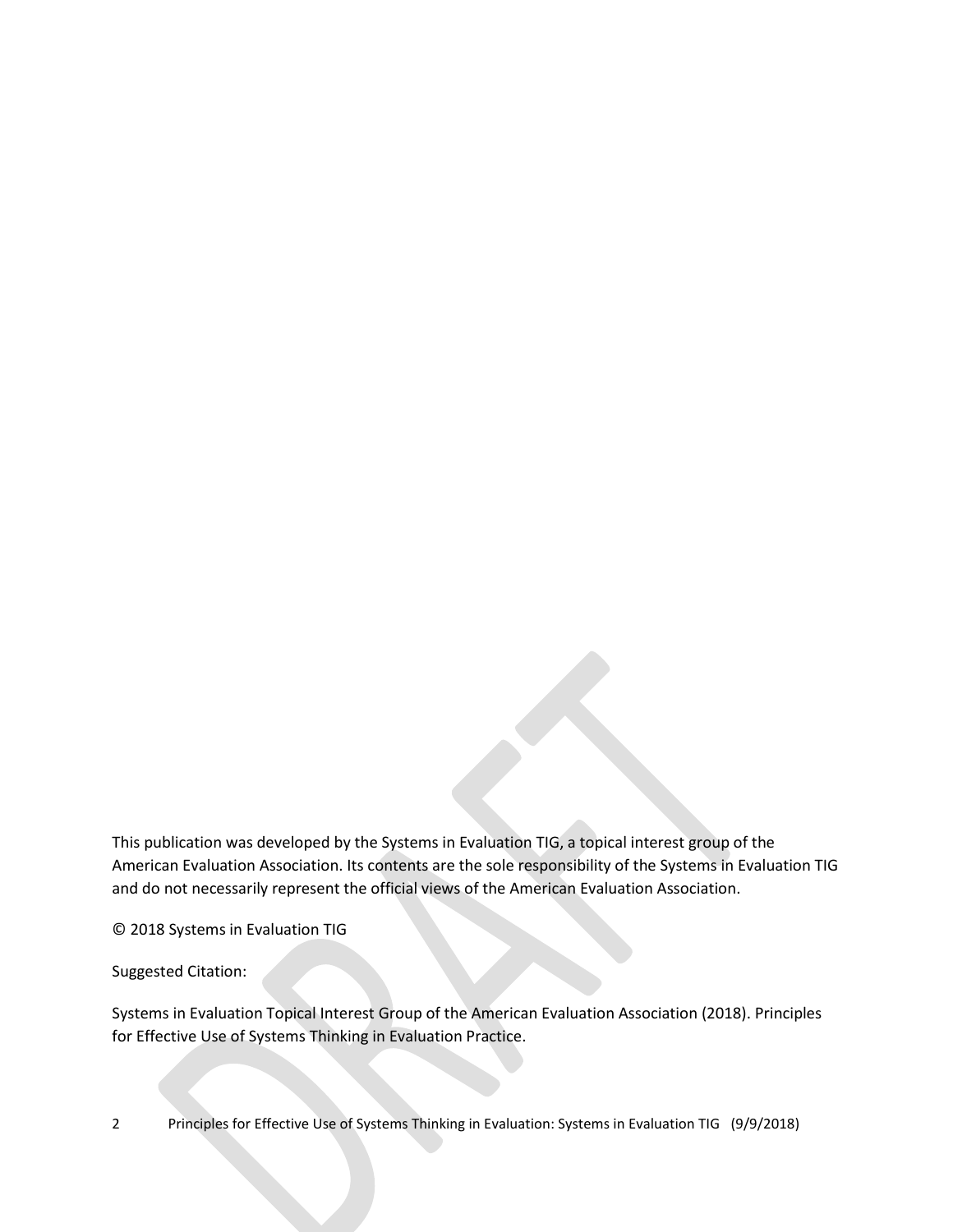# **TABLE OF CONTENTS**

| Summary of Principles for Effective Use of Systems Thinking in Evaluation 10 |
|------------------------------------------------------------------------------|
|                                                                              |
|                                                                              |
|                                                                              |
|                                                                              |
| 22                                                                           |
|                                                                              |
|                                                                              |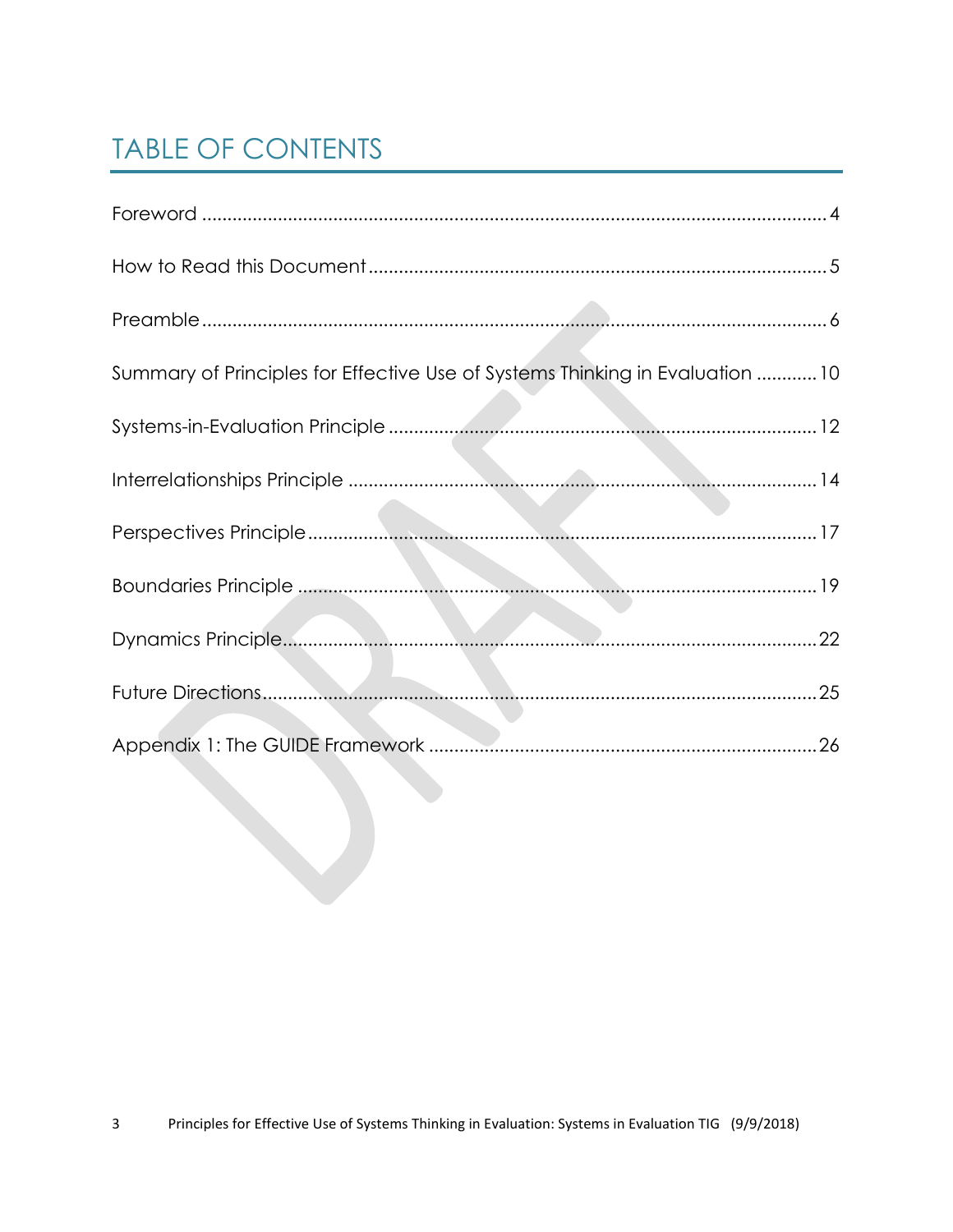## <span id="page-3-0"></span>FOREWORD

The Systems in Evaluation Topical Interest Group (SETIG) of the American Evaluation Association (AEA) has developed a set of principles to guide the use of four core systems concepts in the design and implementation of an evaluation. The primary purpose of these principles is to support evaluators and evaluation stakeholders in the use of systems concepts in evaluation.

These principles are the result of a multi-year dialogue among SETIG members about the practice of systems-informed evaluation. SETIG members are committed to cultivating this dialogue and deepening our understanding through study, practice, and reflection. The SETIG may refine the current version of the principles to reflect new knowledge and experience. The principles will play an important role in core SETIG activities such as communications, education, and conference proposal review as appropriate. For example, the principles can be used to explain concepts central to systems in evaluation, and to provide a starting point for those new to systems who want to learn more about how to use them in evaluation.

The principles were developed through a collaborative process led by the SETIG Leadership Team and the Principles Project Coordinating Team (Meg Hargreaves, Jan Noga, and Emily Gates) that engaged the entire TIG membership to provide input and a dedicated team of volunteers to create this document.

Many thanks to the team of volunteers who helped produce these principles (in alphabetical order):

| <b>Heather Britt</b>  | Laurie Neighbors            |
|-----------------------|-----------------------------|
| Brandon Coffee-Borden | Jan Noga                    |
| Kimberly Edmunds      | <b>Kimberly Norris</b>      |
| Cheryl Endres         | <b>Beverly Parsons</b>      |
| Ginger Fitzhugh       | <b>Michael Quinn Patton</b> |
| Jeneen Reyes García   | <b>Robert Petrulis</b>      |
| <b>Emily Gates</b>    | Maggie Schuppert            |
| <b>Meg Hargreaves</b> | <b>Bob Williams</b>         |
| Pat Jessup            | <b>Edward Wilson</b>        |
| Marah Moore           | Pablo Vidueira              |
| Nora F. Murphy        |                             |

Thanks also to the SETIG Leadership Team for coordinating the process:

Heather Britt and Marah Moore, Co-Chairs Brandon Coffee-Borden and Pablo Vidueira, Program Co-Chairs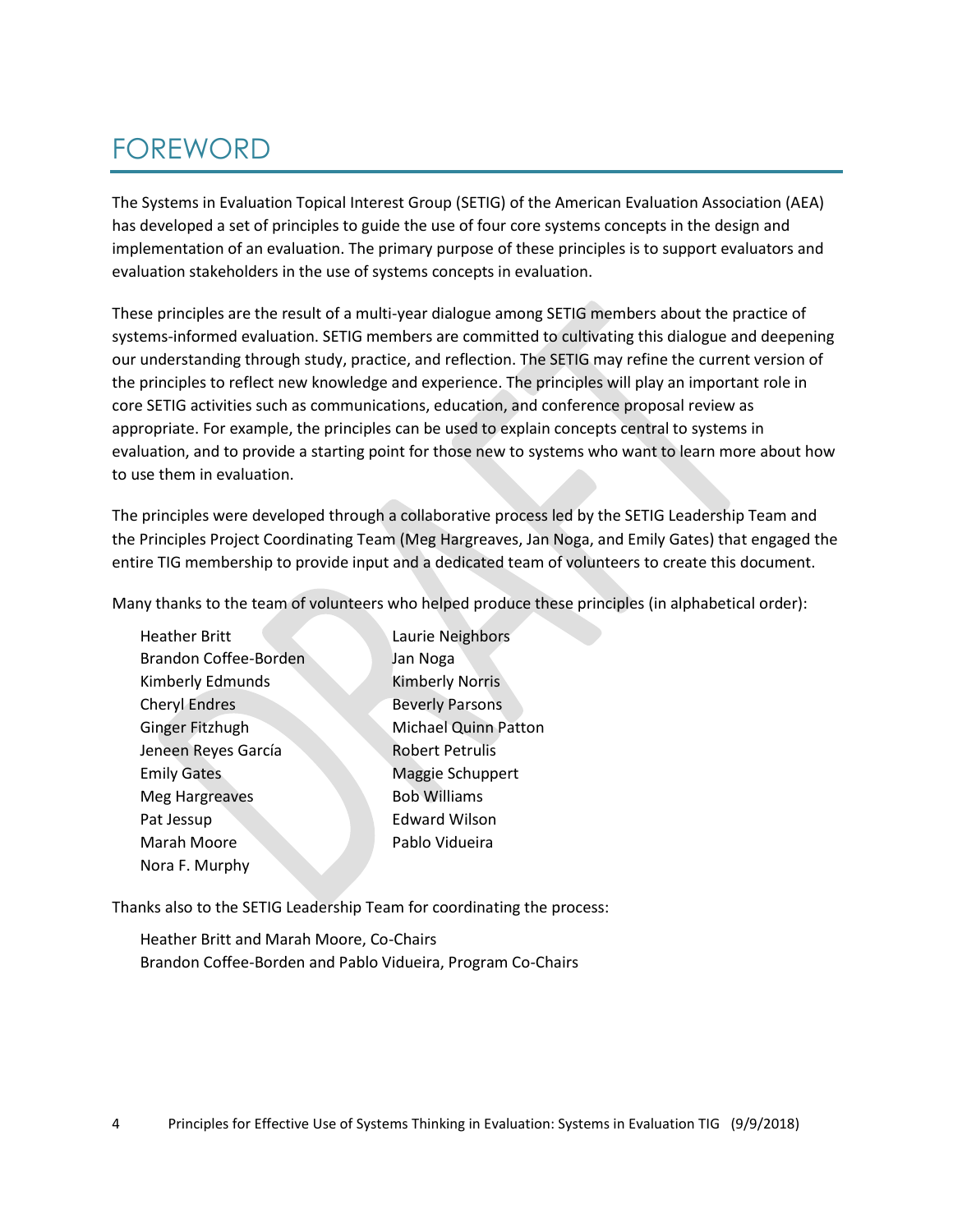# <span id="page-4-0"></span>HOW TO READ THIS DOCUMENT

The primary purpose of this document is to support evaluators and evaluation stakeholders in the use of systems concepts in evaluation. The principles are the heart of this document. Each principle is further explained in a section that outlines operating principles, guidance on what not to do, and helpful references.

#### This document is developmental.

It represents the collective efforts of a specific group of people at a specific moment in time. The foreword introduces the group, and the preamble describes the dialogue that inspired this document, the history that informed it, and ideas for future development of the principles. Read this document and join the conversation.

#### This document is practical.

The principles provide guidance for evaluators and evaluation stakeholders for designing and implementing evaluations with a systems lens. The principles are not a recipe and this document is not a methodological brief. Read this document to enrich your practice.

#### This document is grounded in the literature and intended to inspire further study.

It embraces the breadth and diversity of both systems and evaluation but does not aspire to a comprehensive overview of either field or their multiple intersections. This document is not a treatise or a journal article. Read this document to learn more about the exciting ongoing exchanges between evaluation and systems.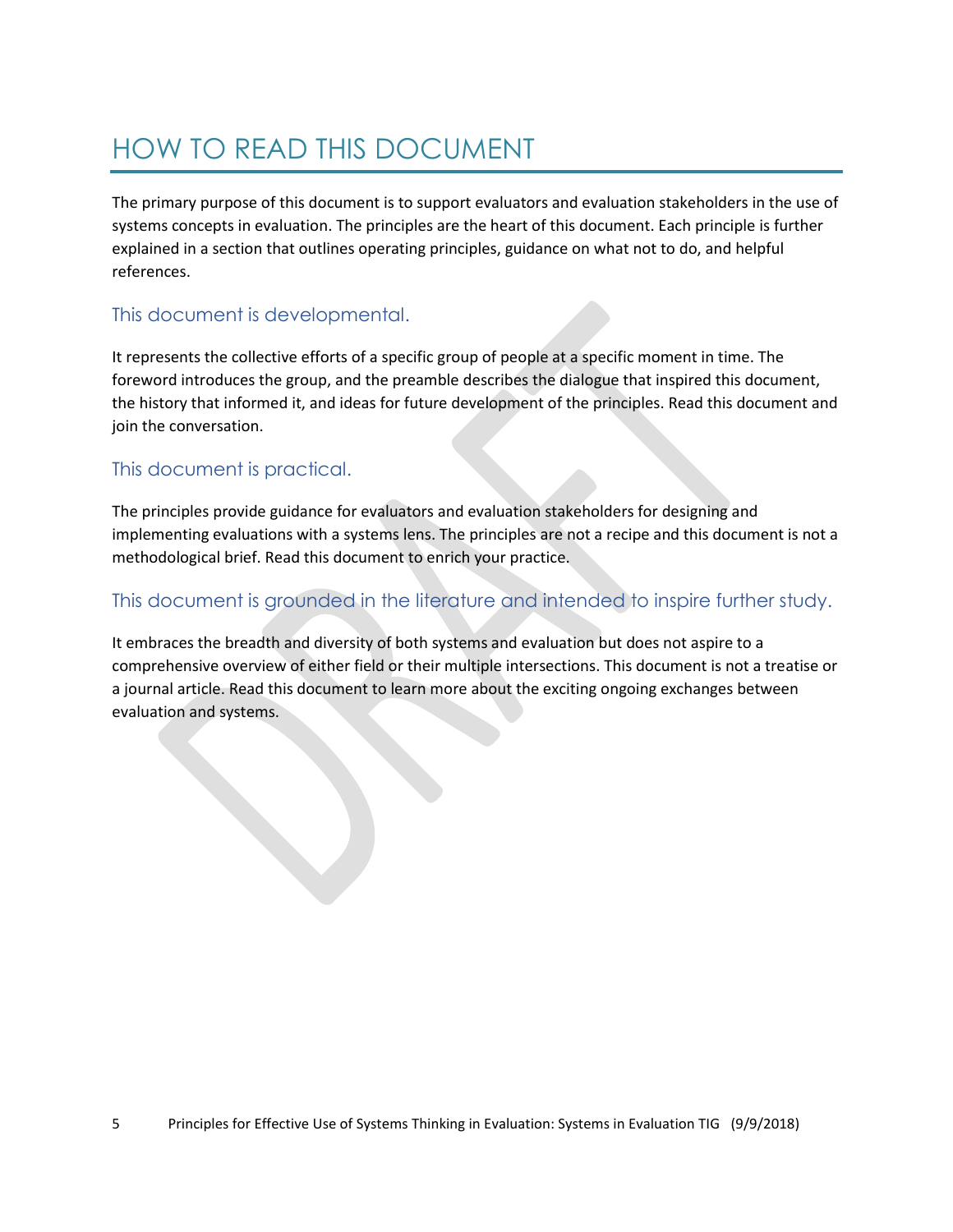## <span id="page-5-0"></span>PREAMBLE

The primary purpose of these principles is to support evaluators and evaluation stakeholders in the use of systems concepts in evaluation. This preamble provides some high-level definitions and general guidance to inform the use of these principles in evaluation.

The SETIG has elected to use systems concepts to develop principles of systems-informed evaluation. However, it recognizes that other paths may also be used for that purpose, including: identifying the core activities of designing and conducting an evaluation and then identifying principles for taking a systems approach to each activity; identifying a particular systems approach or theory (e.g., system dynamics, agent-based modeling, human system dynamics, complexity theory, critical systems heuristics) (see Capra & Luisi, 2014; Williams & Hummelbrunner, 2011; and Reynolds & Holwell, 2010 for systems approaches) and developing principles for how it informs evaluation; and studying empirical examples of systems-informed evaluation to identify principles.

**Systems concepts** are those that have come to define the systems field, an expansive and crossdisciplinary area of inquiry including numerous subfields such as cybernetics, complexity theory, and systems science (Hieronymi, 2013). Since systems concepts are those that focus on conceptualizing systems, it is worth defining what we mean by a system. There is no single, agreed-on definition of system in the systems field. Looking across the field, the term "system" typically refers to a set of interrelated elements that interact to achieve an inherent or ascribed purpose (Ackoff, 1971; Meadows, 2008). Systems can be conceived as ontological realities existing out-there in the world or as epistemological constructs used to understand the world (Reynolds, 2008). Most situations involve multiple and intertwined systems. For practical purposes, it may be helpful to consider one system at a time. References to "the" system in this document do not imply that only one system is relevant to a situation or to an evaluation.

**Systems thinking,** in the evaluation field, often refers to a way of thinking based on core systems concepts. To date, three distinct orientations to systems thinking have informed SETIG discussions on the use of systems concepts in evaluation. One orientation draws from historical review and identifies interrelationships, perspectives, and boundaries as core concepts of focus present in much of system theory (Williams and Imam, 2007). A second orientation draws from the field of cognitive science to identify processes for thinking that focus on distinctions, relationships, perspectives, and boundaries (Cabrera and Cabrera, 2015). The third orientation draws on human systems dynamics theory and focuses on concepts of containers, differences, and exchanges (Eoyang, 2007). Common across the three orientations is the use of specific systems concepts to think about a particular situation, system, problem, intervention, or evaluation.

**"Taking a systems approach"** generally refers to using systems concepts or methods. Methods such as system dynamics, social network analysis, soft systems methodology, and critical systems heuristics are especially associated with the systems field, however, the application of systems concepts to evaluation is not limited to these methods.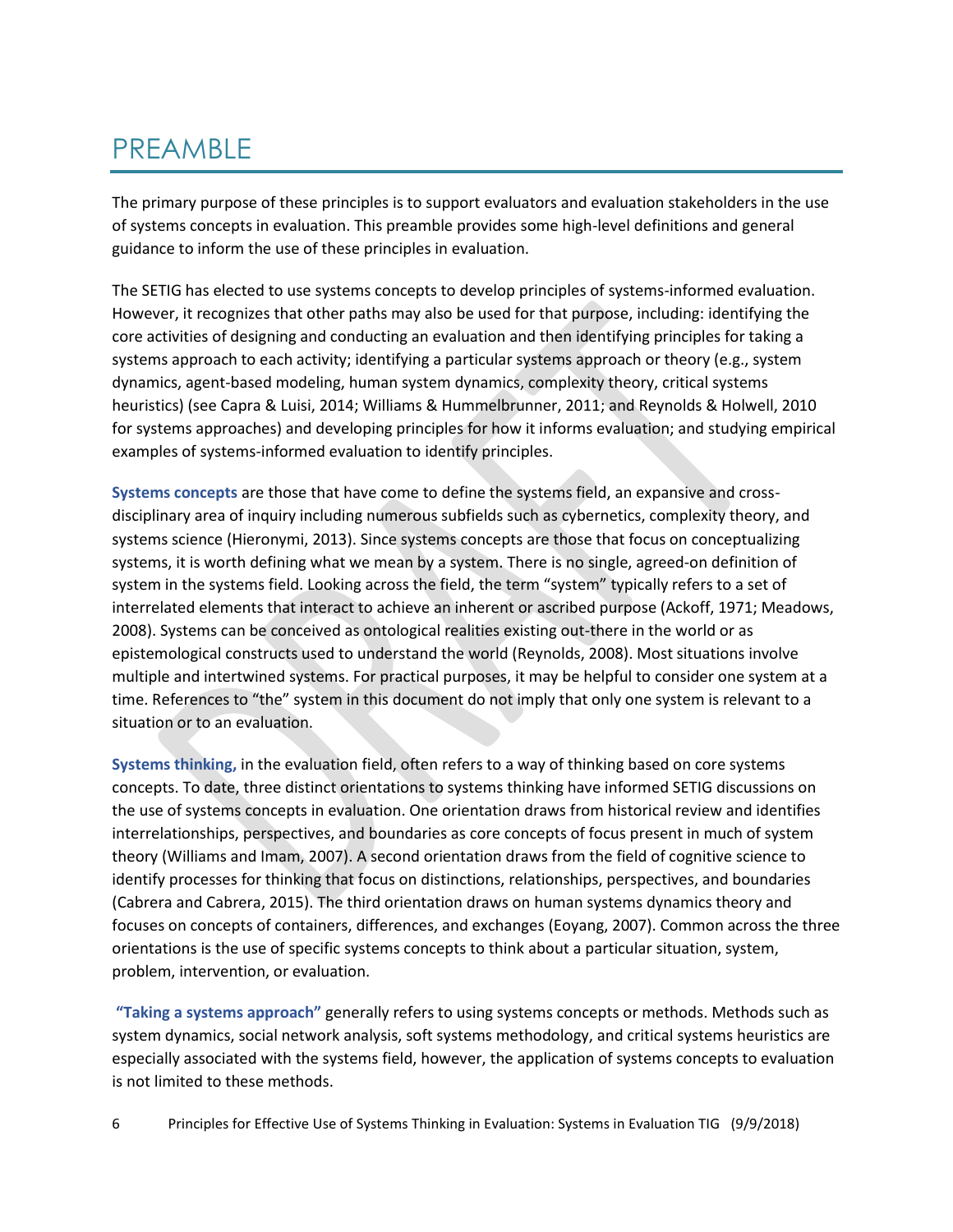Several considerations are important to keep in mind about the principles described in this document for effective use of systems thinking in evaluation:

#### First, the principles were developed based on four core systems concepts interrelationships, perspectives, boundaries, and dynamics.

The interrelationships between elements of a system; perspectives from which a situation or system can be understood; boundaries between the system and its environment; and the dynamics that influence and are influenced by the behavior of the system or situation over time and at different scales. With a history that extends over a century and origins in multiple disciplines including the natural and social sciences, the systems field offers many systems concepts that can be applied to evaluation theory and practice. The SETIG drew primarily on the three orientations to systems thinking when identifying these four concepts as particularly relevant and useful for evaluation.

#### Second, the systems field is highly diverse and constantly evolving.

As a consequence, key concepts do not have agreed upon definitions (Reynolds & Holwell, 2010; Ison, 2010). The principles presented here will inevitably be interpreted differently when understood using different definitions of the core concepts.

#### Third, the principles are intended to be used in ways that acknowledge both ontological and epistemological meanings of systems concepts.

Within the systems field and among evaluators using systems concepts, there can be a tension between what can loosely be called epistemological versus ontological uses of systems concepts. This tension came about within the historical developments of the systems field (see Midgley, 2007 for overview) as different systems traditions emphasized systems (and associated concepts) as outthere realities in the world that could be observed and empirically examined versus social and epistemological constructs for understanding the world.

#### Fourth, the principles are intended to work together in an iterative and dynamic process.

While these four principles and the subsequent operating principles are discussed here separately, they are intended to be used together in a mutually influential way. The use of one principle will in turn affect the use of the other principles, which will in turn affect that initial principle. "Systemic triangulation" is one inspiration for the interactive application of the principles. (Ulrich, 2017)

#### Fifth, principles are intended to apply throughout an evaluation and are not limited to any single point in an evaluation process.

Conceptualizing, designing and conducting evaluations include a range of iterative activities including, but not limited to, managing the evaluation; defining what is to be evaluated; determining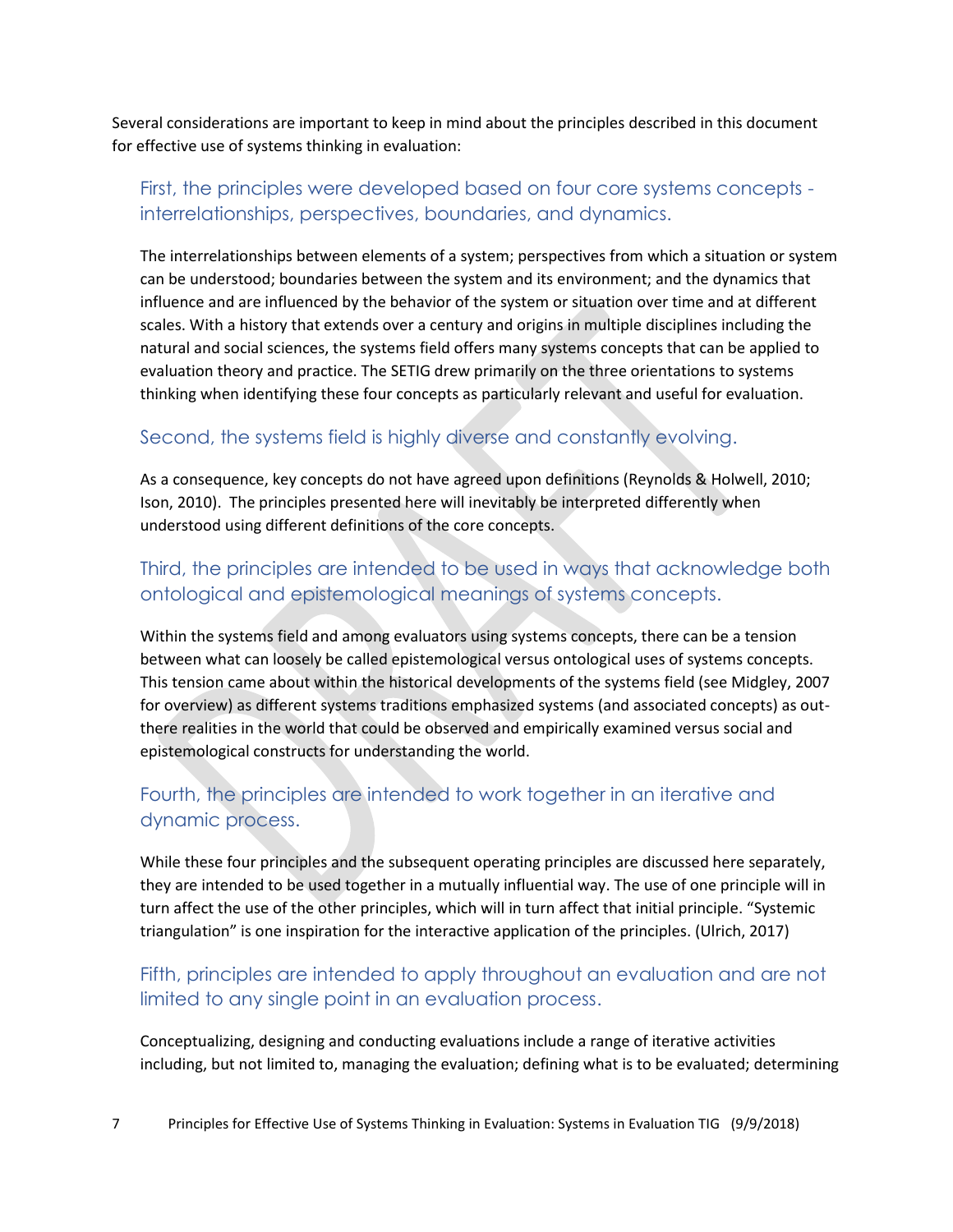the key evaluation questions; framing the boundaries for an evaluation; describing activities, outcomes, impacts, and context; understanding causes of outcomes and impacts; gathering and managing data; synthesizing data from one or more evaluations; and reporting and supporting use of findings (BetterEvaluation's Rainbow Framework). The principles are intended to be used throughout the entire evaluation process, and therefore should be used to think through and carry out any one or more of these activities.

Equally importantly, the principles apply to monitoring. Monitoring and evaluation are closely related. For example, evaluations often rely on monitoring data. Monitoring and evaluation often work together in an integrated system to provide useful information over the life of an intervention. Applying systems concepts in monitoring furthers the effective practice of system-informed evaluation (Britt, 2013; Williams & Britt, 2014).

#### Finally, principles apply to both the intervention being evaluated and the evaluation itself.

It will perhaps be most common for evaluators and stakeholders to use these principles to examine the policy, program, or initiative being evaluated and the broader need, problem, or situation it addresses. Additionally, they can be used to reflect on, discuss, and make changes to the evaluation itself.

## THE GUIDE FRAMEWORK

The principles were developed using the GUIDE Framework which outlines five criteria for a high-quality principle: 1) guiding, 2) useful, 3) inspiring, 4) developmental, and 4) evaluable (Patton, p. 43). Please see Appendix 1 for a description on how the Systems in Evaluation principles meet the five criteria.

## **REFERENCES**

Ackoff, R. (1971). Towards a system of systems concepts. Management Science, 7 (11), pp. 661-671.

BetterEvaluation. Framework Overview. Retrieved from<https://www.betterevaluation.org/plan>

Britt, H. (2013). Complexity-Aware Monitoring. Washington, DC: United States Agency for International Development. Retrieved from:

[https://usaidlearninglab.org/sites/default/files/resource/files/201sad\\_complexity\\_aware\\_monitoring\\_di](https://usaidlearninglab.org/sites/default/files/resource/files/201sad_complexity_aware_monitoring_discussion_note.pdf) [scussion\\_note.pdf](https://usaidlearninglab.org/sites/default/files/resource/files/201sad_complexity_aware_monitoring_discussion_note.pdf)

Cabrera, D., & Cabrera, L. (2015). Systems Thinking Made Simple: New Hope for Solving Wicked Problems. Odyssean Press.

Capra, F., & Luisi, P. (2014). The Systems View of Life: A Unifying Vision. Cambridge: Cambridge University Press.

8 Principles for Effective Use of Systems Thinking in Evaluation: Systems in Evaluation TIG (9/9/2018)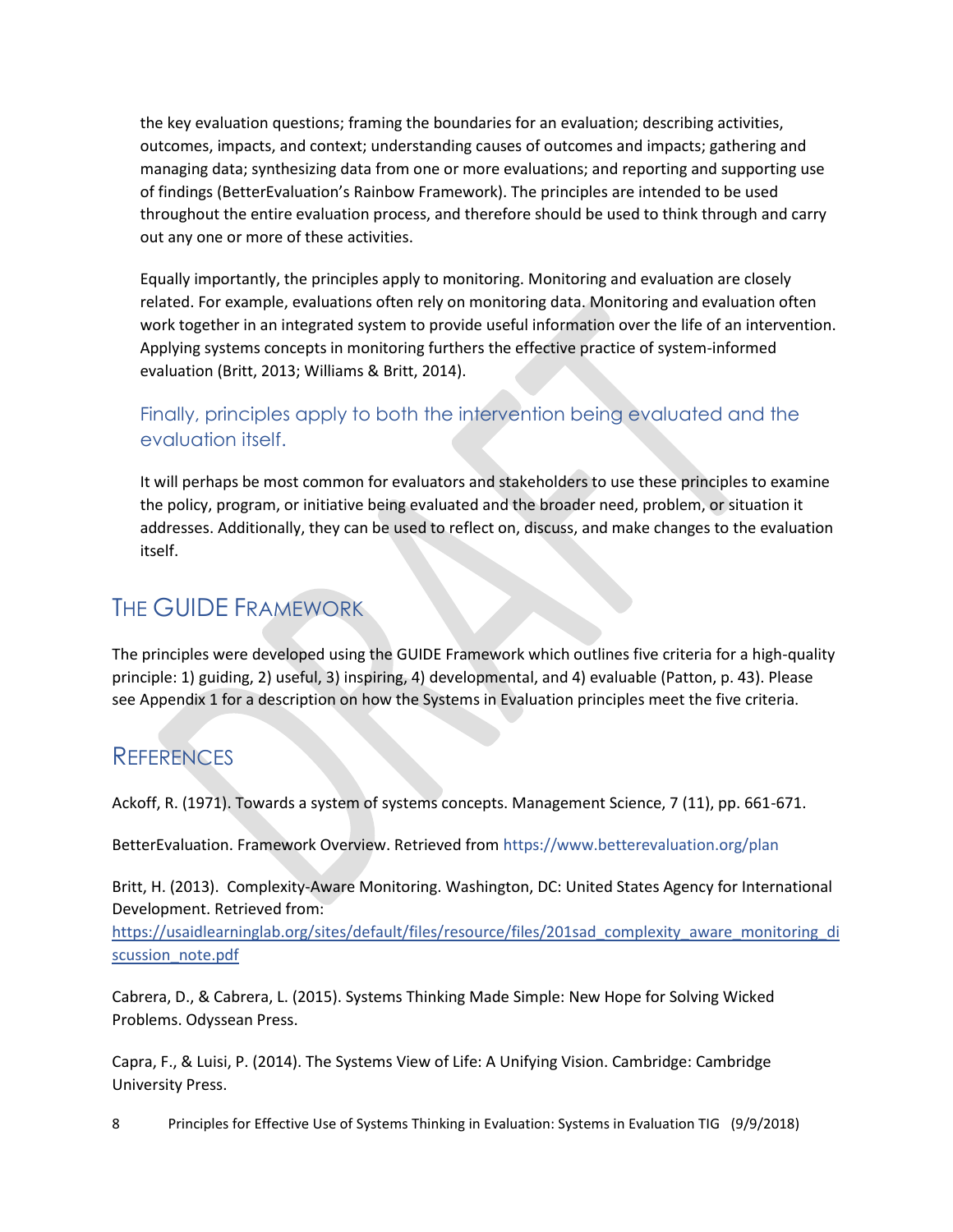Eoyang, G.H. (2007). Human systems dynamics: Complexity-based approach to a complex evaluation. In: Williams, B and Imam, I (eds). Systems Concepts in Evaluation: An Expert Anthology. Point Reyes, CA: EdgePress of Inverness, 123–40.

Hieronymi, A. (2013). Understanding systems science: A visual and integrative approach. Systems Research and Behavioral Science 30: 580–95.

Ison, R. (2010). How to Act in a Climate Change World. Milton Keynes, UK: Springer.

Meadows, D. H., & Wright, D. (2008). Thinking in systems: A primer. White River Junction, VT: Chelsea Green Publishing.

Midgley, G. (2007). Systems thinking for evaluation. Systems Concepts in Evaluation: An Expert Anthology. Point Reyes, CA: EdgePress, p. 11-34.

Patton, M. Q. (2018). Principles-Focused Evaluation: The GUIDE. New York: Guilford Press.

Reynolds, M. (2008). Response to paper 'Systems Thinking' by D. Cabrera et al.: Systems thinking from a critical systems perspective. Journal of Evaluation and Program Planning, 31(3) pp. 323–325.

Reynolds, M. & Holwell, S. (2010). Systems Approaches to Managing Change: A Practical Guide. Milton Keynes, United Kingdom: Springer.

Ulrich, W. (2017). Systemic triangulation. Retrieved from: [http://www.wulrich.com/downloads/bimonthly\\_march2017.pdf](http://www.wulrich.com/downloads/bimonthly_march2017.pdf)

Williams, B. and Britt, H. (2014). Systemic Thinking for Monitoring: Attending to Interrelationships, Perspectives and Boundaries. Washington, DC: United States Agency for International Development. Retrieved from: [https://usaidlearninglab.org/library/attending-interrelationships-perspectives-and](https://usaidlearninglab.org/library/attending-interrelationships-perspectives-and-boundaries-complexity-aware-monitoring)[boundaries-complexity-aware-monitoring](https://usaidlearninglab.org/library/attending-interrelationships-perspectives-and-boundaries-complexity-aware-monitoring)

Williams, B. and Hummelbrunner, R. (2011). Systems Concepts in Action: A Practitioner's Toolkit. Stanford, CA: Stanford University Press.

Williams, B. & Imam, I. (2007) Systems Concepts in Evaluation: An Expert Anthology. Point Reyes, CA: EdgePress.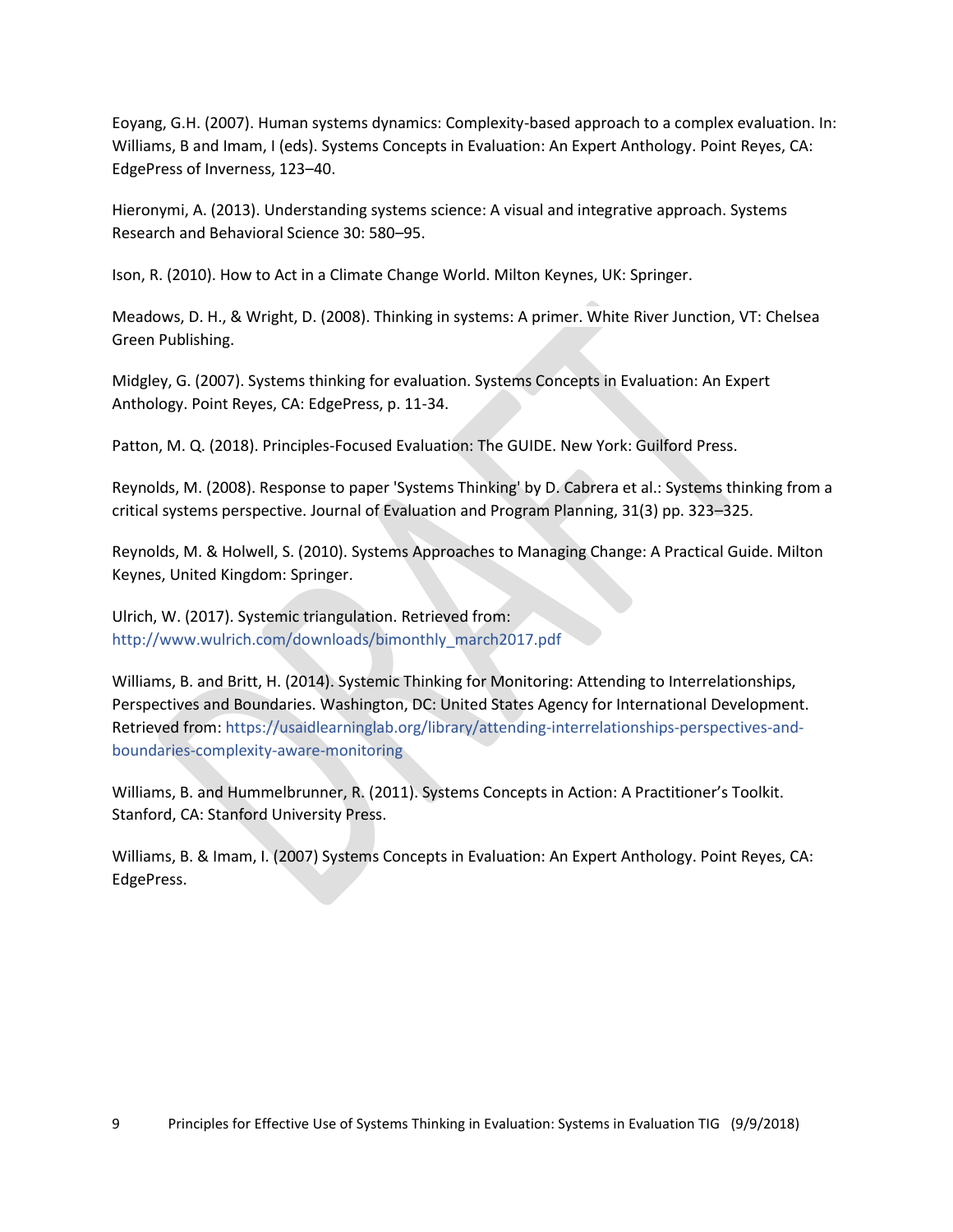# <span id="page-9-0"></span>SUMMARY OF PRINCIPLES FOR EFFECTIVE USE OF SYSTEMS THINKING IN EVALUATION

## SYSTEMS-IN-EVALUATION PRINCIPLE

View the evaluation situation through the lens of systems thinking.

Operating Principle S1: Throughout the evaluation process, critically deliberate on and apply the principles of interrelationships, perspectives, boundaries, and dynamics in integrated ways.

Operating Principle S2: Understand and describe the relationship between the various concepts, methods, and tools which inform the evaluation.

Operating Principle S3: Ensure that key evaluation documents (plans, reports, messages) identify and describe the systems thinking concepts, conceptual frameworks, methods, and tools which inform the evaluation.

#### INTERRELATIONSHIPS PRINCIPLE

Critically deliberate on, work to examine, understand and to appropriately address interrelationships regarding both the evaluand and the evaluation itself.

Operating Principle I1: Identify, capture, map, and track key interrelationships that influence, could influence, and/or should influence the evaluand and the evaluation itself.

Operating Principle I2: Identify key interrelationships that result from, could result from, and/or should result from the evaluand and the evaluation itself.

Operating Principle I3: Consider alternative interrelationships within and beyond the boundaries of the system as currently defined, along with potential consequences of including them in the evaluation.

Operating Principle I4: Make transparent and support interrelationships that positively influence or are positive results from the evaluation while remaining open to revision.

## PERSPECTIVES PRINCIPLE

Capture, critically deliberate on, work to understand, represent, and appropriately address diverse perspectives.

Operating Principle P1: Identify and represent diverse perspectives and the values on which they are based. Seek dissent as well as consensus.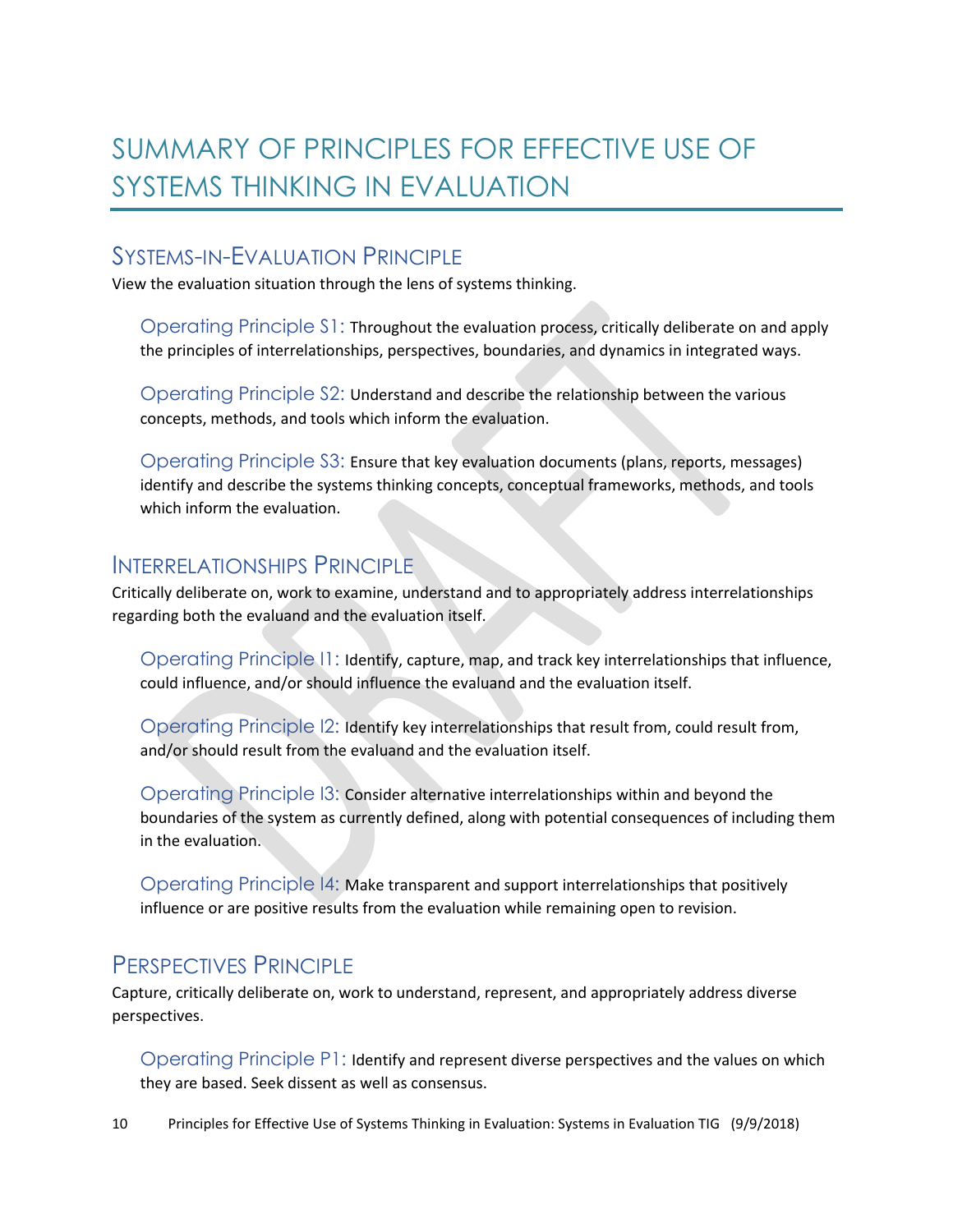Operating Principle P2: Attend to the types of power associated with each perspective and consider the consequences.

#### BOUNDARIES PRINCIPLE

Critically deliberate on, set, and explain the boundaries and boundary decisions that relate to the situation being evaluated and the evaluation itself.

Operating Principle B1: Identify key boundaries that influence, and should influence, the situation being evaluated and the evaluation itself.

Operating Principle B2: Deliberate on a range of critical boundary choices along with potential consequences.

Operating Principle B3: Make transparent and justify the boundaries used in an intervention and the evaluation while remaining open to revision.

### DYNAMICS PRINCIPLE

Focus on the patterns of change that emerge within the system to understand their influence and significance for the evaluation.

Operating Principle D1: Consider how dynamics related to time, location, anticipated and unanticipated reactions, and current states and rates of change interact to create patterns that are nonlinear and multi-directional to help understand how dynamics shape the systems relevant to the evaluation.

Operating Principle D2: Design an evaluation plan that is responsive to emergent developments; collects information about what, when, how, and why change occurs; and incorporates learning as it is received to document and respond to dynamics in the evaluation.

Operating Principle D3: Investigate how observers' worldviews and their judgements about useful and convenient representations of system behavior influence the conceptualizations of dynamics.

<span id="page-10-0"></span>Operating Principle D4: Consider the interactions and influence of the evaluator and evaluation with and within systems relevant to the evaluation to document the role of evaluation in shaping system behavior.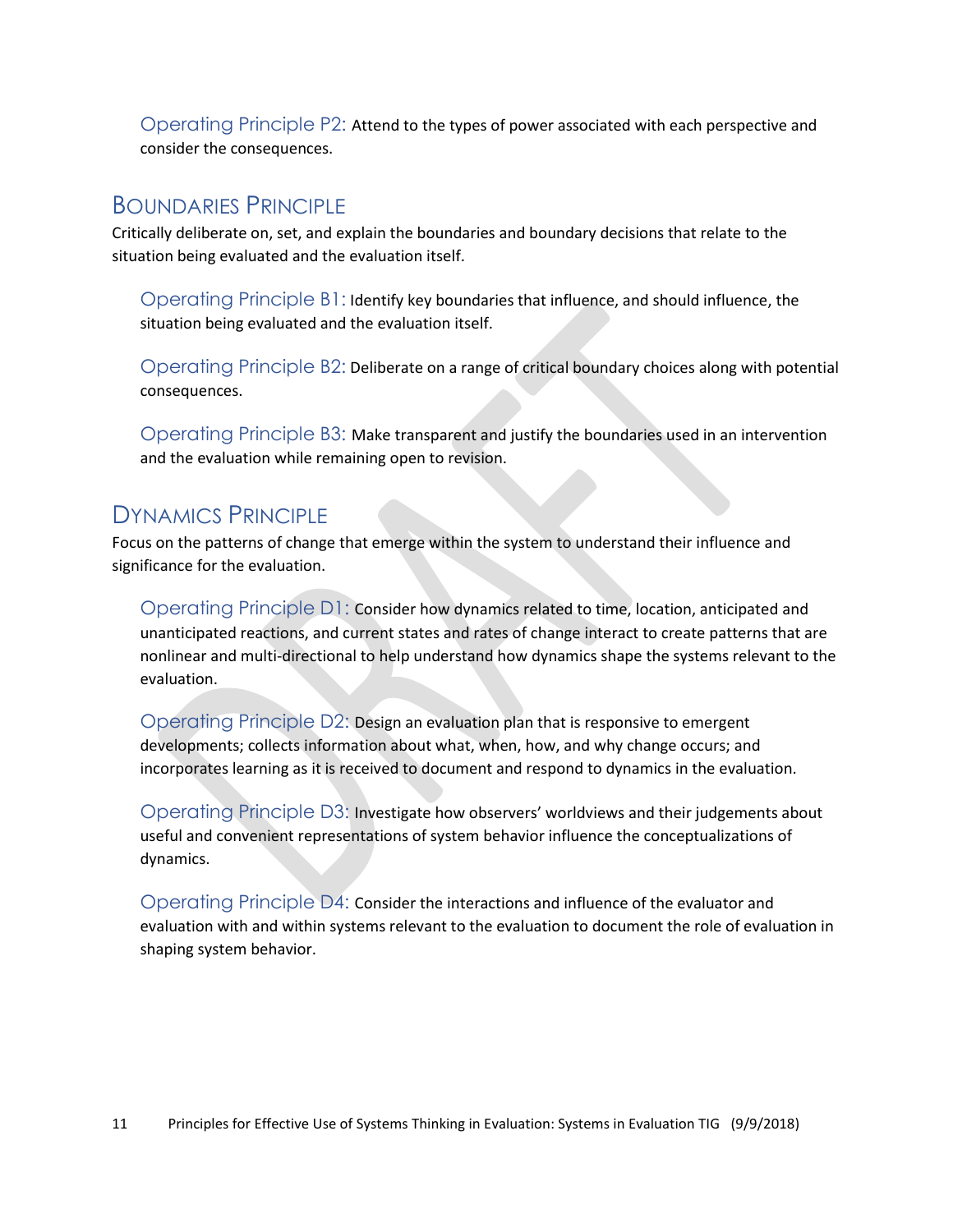## SYSTEMS-IN-EVALUATION PRINCIPLE

View the evaluation situation through the lens of systems thinking.

### **OPERATING PRINCIPLES**

#### Operating Principle 1:

Throughout the evaluation process, critically deliberate on and apply the principles of interrelationships, perspectives, boundaries, and dynamics in integrated ways.

#### Operating Principle 2:

Understand and describe the relationship between the various concepts, methods, and tools which inform the evaluation.

#### Operating Principle 3:

Ensure that key evaluation documents (plans, reports, messages) identify and describe the systems thinking concepts, conceptual frameworks, methods, and tools which inform the evaluation.

## GUIDANCE ON WHAT NOT TO DO

Do not use the principles (interrelationships, perspectives, boundaries and dynamics) in isolation from one another.

Do not assume that all systems definitions, concepts, principles, methods, and tools are compatible and consistent with one another.

Do not assume that the relationship between systems concepts, definitions, principles, methods, and tools is self-evident. In reporting, do not simply list the systems concepts, definitions, principles, methods, and tools which informed the evaluation.

Do not rely on methods and tools alone to inform an evaluation. There is general agreement among those using systems thinking in evaluation that systems methods and tools alone (such as a system map or frameworks) are not sufficient for informing an evaluation. Ideally, core systems concepts should be integrated throughout the evaluation.

## **DISCUSSION**

To apply the "overarching" systems-in-evaluation principle means to systemically apply the four constituent principles – interrelationships, perspectives, boundaries and dynamics. The four constituent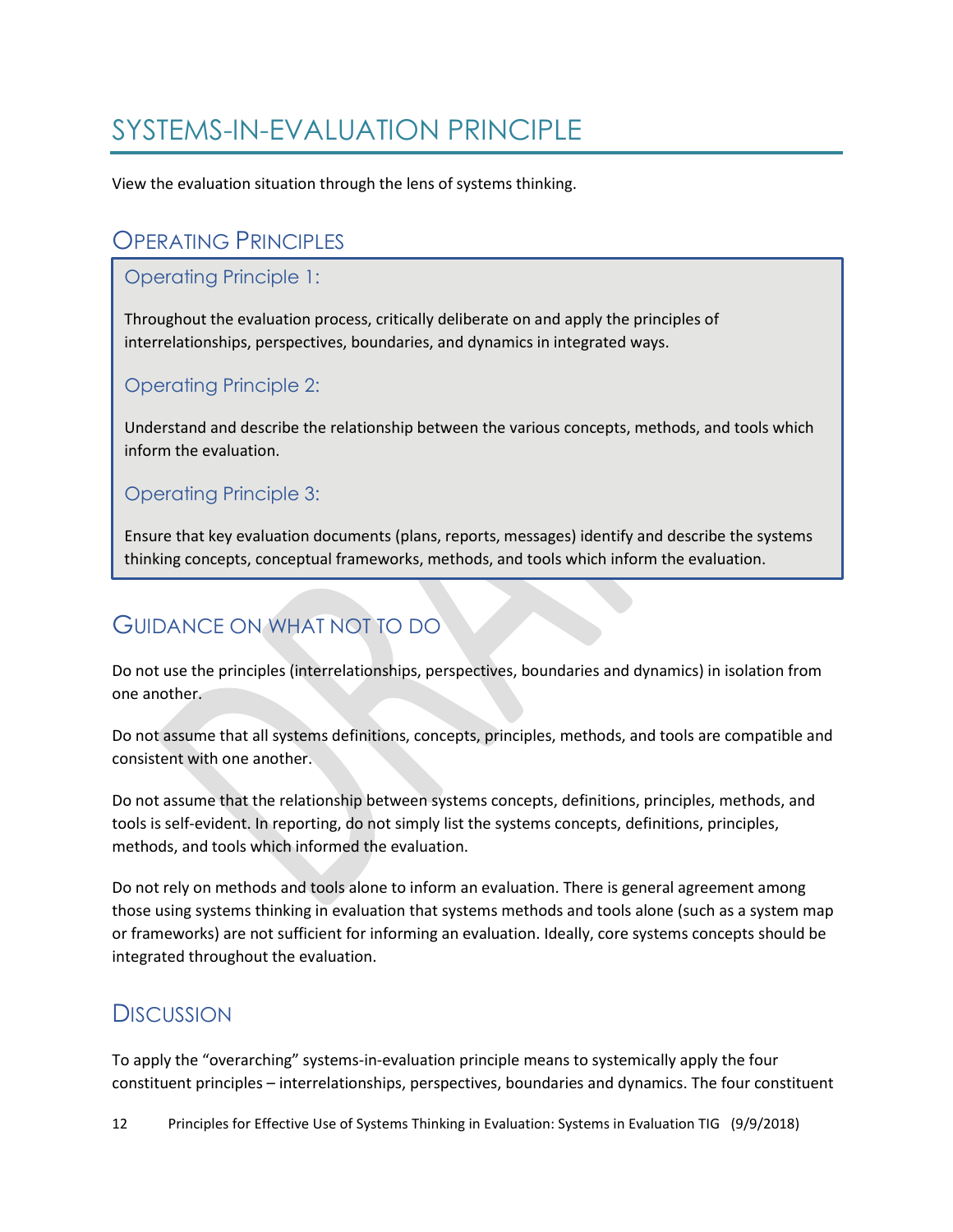principles inform one another in essential ways. No one principle is complete without the others. Together, they form a system for guiding the systemic practice of evaluation.

These four core concepts manifest themselves in each situation in unique, interdependent, and continually evolving ways. Because the systems thinking field is broad and diverse, concepts, methods, and tools selected to inform an evaluation may align closely with each other, complement one another, or exist in creative tension with one another. It is important to explain how the complementarity or contradictions between these concepts influence the evaluation.

The systems-in-evaluation principles inspire evaluators to contribute to responsible and meaningful change in people's lives. "Seeing" the systems we live in equips us to act in deliberate and intentional ways. Using a systems thinking lens, we become more aware of the consequences of our actions and those of others, as well as the possibilities and limitations of actions within and among specific systems. Consequently, we are better equipped to undertake evaluation as a co-creative process.

## PROMPTING QUESTIONS: ARE WE USING THE PRINCIPLES IN AN INTEGRATED WAY?

The following questions may be useful for considering the ways these principles work together.

- What new interrelationships become relevant when I alter the size or nature of the boundaries of my system, modify my perspectives, or accommodate the perspectives of other stakeholders, or observe new or altered dynamics within the situation?
- How are my perspectives influenced or transformed when I alter my boundary decisions and/or observe new interrelationships and/or observe new or altered dynamics within the situation?
- What boundary choices are affected when I observe new interrelationships and/or accommodate perspectives of different stakeholder groups and/or observe new or altered dynamics within the situation?
- How is my assessment of the dynamics of a situation affected when I alter the size or nature of the boundaries of my system and/or modify my perspectives or accommodate the perspectives of other stakeholders and/or observe new interrelationships?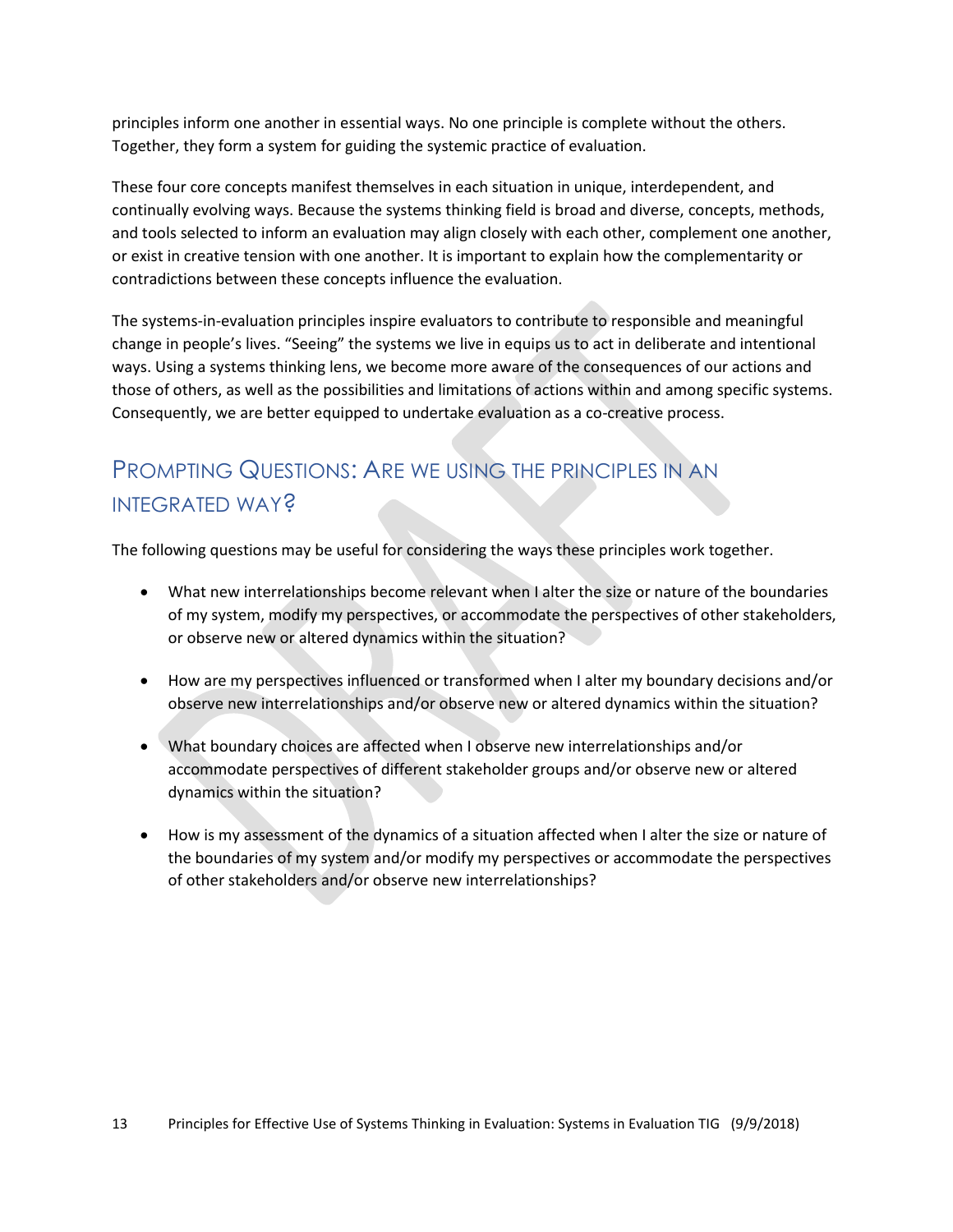# <span id="page-13-0"></span>INTERRELATIONSHIPS PRINCIPLE

Critically deliberate on, work to examine, understand and to appropriately address interrelationships regarding both the evaluand and the evaluation itself.

### OPERATING PRINCIPLES

#### Operating Principle I1:

Identify, capture, map, and track key interrelationships that influence, could influence, and/or should influence the evaluand and the evaluation itself.

#### Operating Principle I2:

Identify key interrelationships that result from, could result from, and/or should result from the evaluand and the evaluation itself.

#### Operating Principle I3:

Consider alternative interrelationships within and beyond the boundaries of the system as currently defined, along with potential consequences of including them in the evaluation.

#### Operating Principle I4:

Make transparent and support interrelationships that positively influence or are positive results from the evaluation while remaining open to revision.

## GUIDANCE ON WHAT NOT TO DO

- Do not underestimate the role or influence of interrelationships on the evaluand and in the evaluation.
- Do not think that interrelationships are something new or additional or optional.
- Do not assume that interrelationships in an evaluation or the situation being evaluated are given, universal, or static.
- Do not assume that there are "right" or "wrong" interrelationships.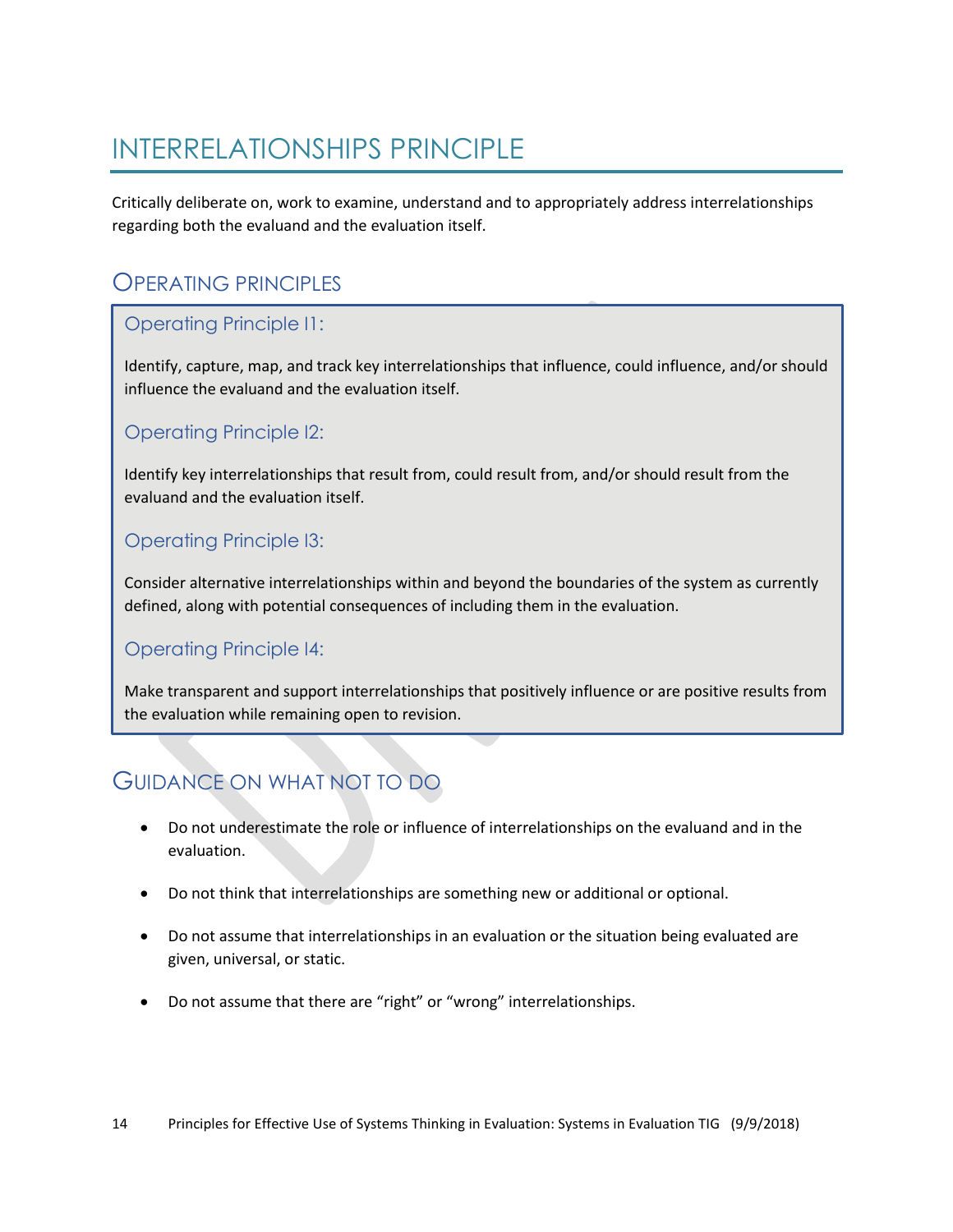## **DISCUSSION**

l

Interrelationships constitute the earliest concept of interest to the systems field (Williams & Britt, 2014). Interrelationships are ways in which each of two or more things relate or connect to each other and produce an effect. They delineate the physical, temporal, political, social, cultural, ideological, technical, and ethical linkages associated with an evaluand and its evaluation. Interrelationships are constructions which depend on the perspective(s) taken and the information under consideration. Interrelationships can be dynamic, evolving with an evaluand and its evaluation.

The purpose of the interrelationships principle is to generate awareness about the larger system in which the evaluand and the evaluation exist. The interrelationships principle undergirds learning about cause-and-effect relationships and the theories of change which inform the design and implementation of social programming.

The interrelationship principle applies during all phases and in all aspects of the evaluation.

The principle underscores evaluation's role in:

- 1. Capturing the key interrelations at work in a situation
- 2. Describing and measuring those interrelationships
- 3. Ensuring that the conceptual models of interrelationships match the changing dynamics of the situation. Understanding interrelationships may be particularly helpful during the design phase of a program or initiative to ensure that the inputs and activities are well aligned to intended outputs and outcomes.

The interrelationships principle inspires evaluators to think critically about the ethics of their engagement with an evaluand and its evaluation. Interrelationships, and the way they are represented, have consequences for both the system and the evaluation1. Evaluators inevitably influence interrelationships. For instance, every time evaluators use a criterion to judge an intervention, every time evaluators choose ways of measuring, and every time evaluators choose intended uses for intended users, they effect the interrelationships of a situation. Systemic evaluators take responsibility for their influence and consider whether they should mitigate any potential or actual consequences. Careful consideration and representation of interrelationships is essential to ethical evaluation practice while also keeping in mind that there are no "right" answers.

 $1$  Readers may wish to consult AEA's statement on cultural competency as well as the growing body of work on culturally responsive evaluation. American Evaluation Association (2011). Public Statement on Cultural Competence in Evaluation. Washington DC: Author. [\(http://www.eval.org/p/cm/ld/fid=92\)](http://www.eval.org/p/cm/ld/fid=92)

<sup>15</sup> Principles for Effective Use of Systems Thinking in Evaluation: Systems in Evaluation TIG (9/9/2018)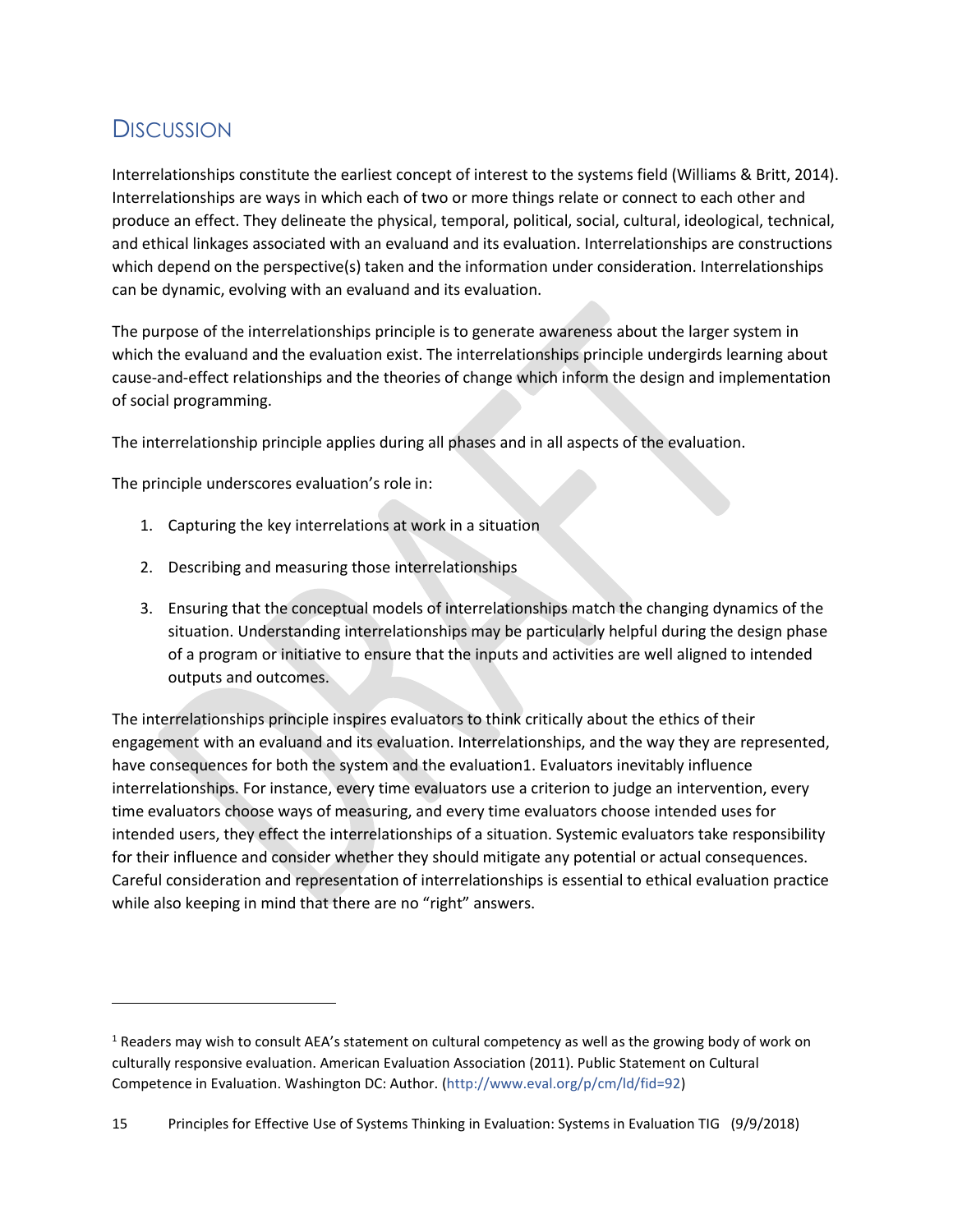Application of the interrelationships principle can be evaluated by iteratively designing, implementing, and testing theories of change. Evaluation can assess whether identified interrelationships were thoroughly captured, deliberated on, understood, and addressed. Because interrelationships are complex and dynamic, exhaustive accounting of them may not be possible within the scope of the evaluation. Frequent reflection, dialogue, and revision of documentation about the interrelationships will enhance the understanding about their roles vis-à-vis the evaluand and the evaluation.

### **REFERENCES**

Williams, B. and Britt, H. (2014). Systemic Thinking for Monitoring: Attending to Interrelationships, Perspectives and Boundaries. Washington, DC: United States Agency for International Development. Retrieved from: [https://usaidlearninglab.org/library/attending-interrelationships-perspectives-and](https://usaidlearninglab.org/library/attending-interrelationships-perspectives-and-boundaries-complexity-aware-monitoring)[boundaries-complexity-aware-monitoring](https://usaidlearninglab.org/library/attending-interrelationships-perspectives-and-boundaries-complexity-aware-monitoring)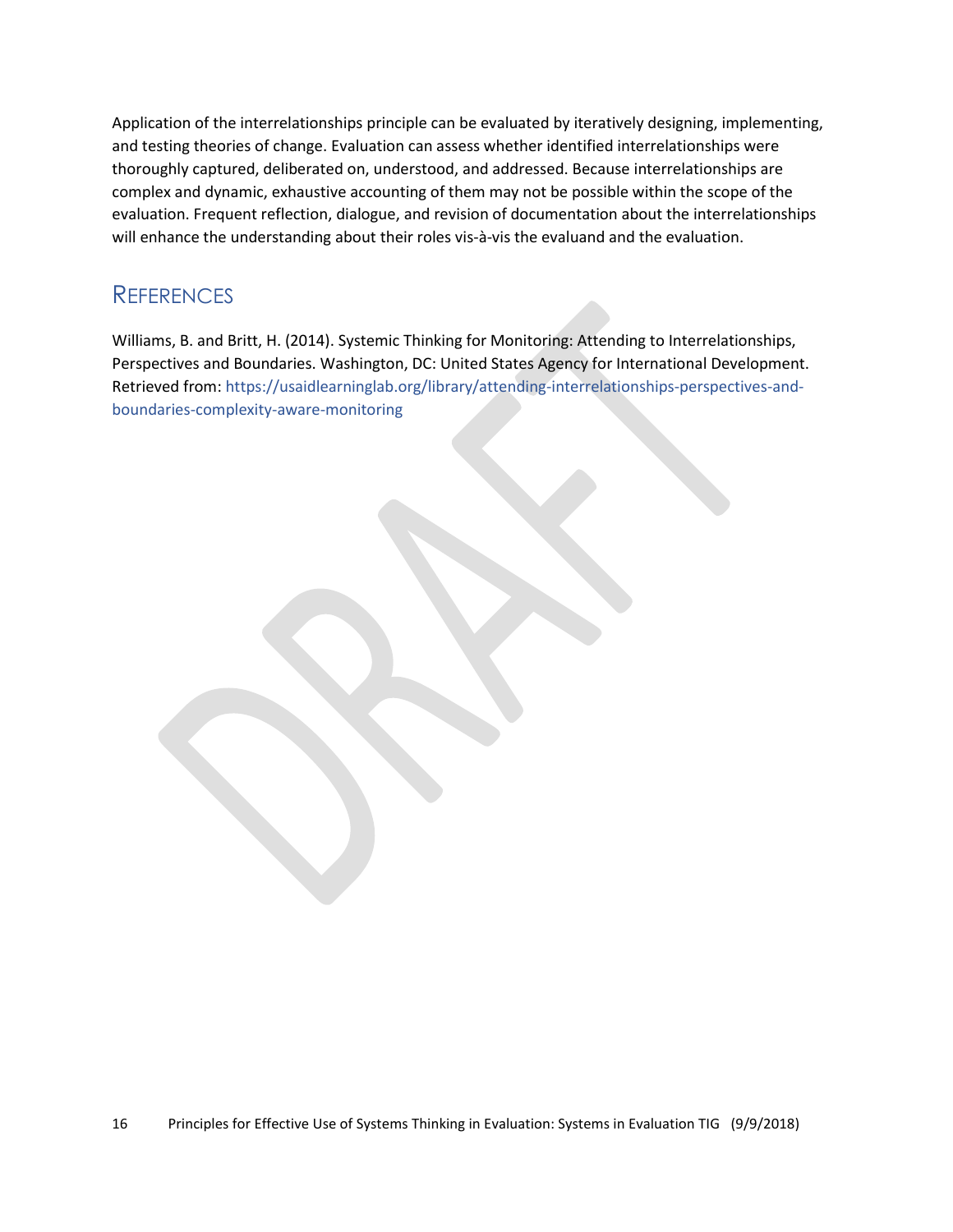# <span id="page-16-0"></span>PERSPECTIVES PRINCIPLE

Capture, critically deliberate on, work to understand, represent, and appropriately address diverse perspectives.

## OPERATING PRINCIPLES

#### Operating Principle P1:

Identify and represent diverse perspectives and the values on which they are based. Seek dissent as well as consensus.

Operating Principle P2:

Attend to the types of power associated with each perspective and consider the consequences.¥

### GUIDANCE ON WHAT NOT TO DO

- Do not ignore the implications of diverse perspectives for an evaluation.
- Do not assume that there is a single relevant perspective, or that your perspective is universal.
- Do not assume individuals have a single perspective.
- Do not assume that those that share characteristics or roles also share similar perspectives.

### **DISCUSSION**

Perspectives began to enrich the systems discourse in the 1970s by humanizing the members of systems and by opening the goals and objectives of systems to critique (Midgley, 2007). The consideration of perspectives gave rise to participatory systems approaches which attempt to uncover and include diverse perspectives and broaden those conducting analytical work beyond narrowly defined "experts." The perspectives concept prompted a shift in understanding systems as tangible entities to understanding them as mental models.

An individual's perspective encompasses how they see, understand, value, and are motivated to act in a situation (Williams & Britt, 2014). An individual's perspective is not an opinion; rather, it represents the understanding which undergirds an opinion. Every perspective implies a specific relationship to the system. Every perspective draws the boundaries of the system in a specific way.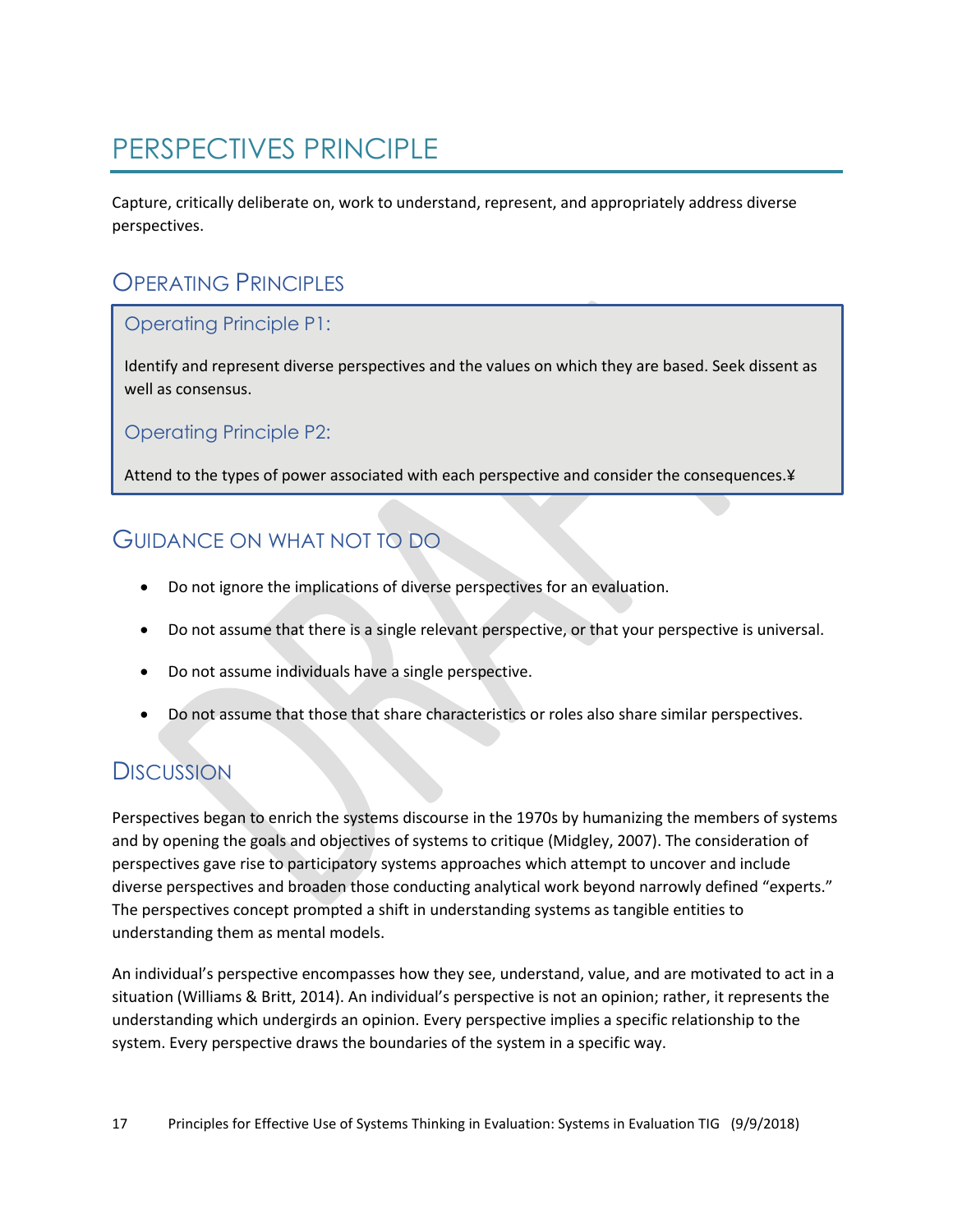It is also possible that individuals may share a similar perspective on a situation. A framing represents an understanding of the situation that is shared by two or more individuals.

The perspectives principle prescribes learning about and taking appropriate action to deal with diverse perspectives throughout an evaluation. The purpose of the perspectives principle is to provide an accurate description of how to interpret the evaluation by pointing to the specific perspectives it represents and the perspectives that might have been left out or privileged. The quality of evaluation practice may be enhanced by including multiple perspectives.

The perspectives principles values diverse perspectives – that is, the different ways that individuals see, understand, value, and are motivated to act in a situation. Valuing perspectives is both an ethical and pragmatic stance. It implies that evaluation should acknowledge the multiplicity of perspectives on a situation and evaluand and that each perspective implies a specific relationship to the system. Ideally, an evaluation should include multiple perspectives. Evaluations that include multiple perspectives may represent more nuanced representations of complex challenges.

Application of the perspectives principle can be evaluated by conducting an analysis of stakeholder and stakes in the evaluation and situation, and assessing whether these perspectives were captured, critically deliberated on, represented, and appropriately addressed. This stakeholder analysis should include individuals and groups who have different relationships to what is being evaluated, such as intended beneficiaries, allies, opponents, those excluded, and affected and influential bystanders.

### REFERENCES

Midgley, Gerald. (2007). Systems thinking for evaluation. Systems Concepts in Evaluation: An Expert Anthology. Point Reyes, CA: EdgePress, p. 11-34.

Williams, B. and Britt, H. (2014). Systemic Thinking for Monitoring: Attending to Interrelationships, Perspectives and Boundaries. Washington, DC: United States Agency for International Development. Retrieved from: [https://usaidlearninglab.org/library/attending-interrelationships-perspectives-and](https://usaidlearninglab.org/library/attending-interrelationships-perspectives-and-boundaries-complexity-aware-monitoring)[boundaries-complexity-aware-monitoring](https://usaidlearninglab.org/library/attending-interrelationships-perspectives-and-boundaries-complexity-aware-monitoring)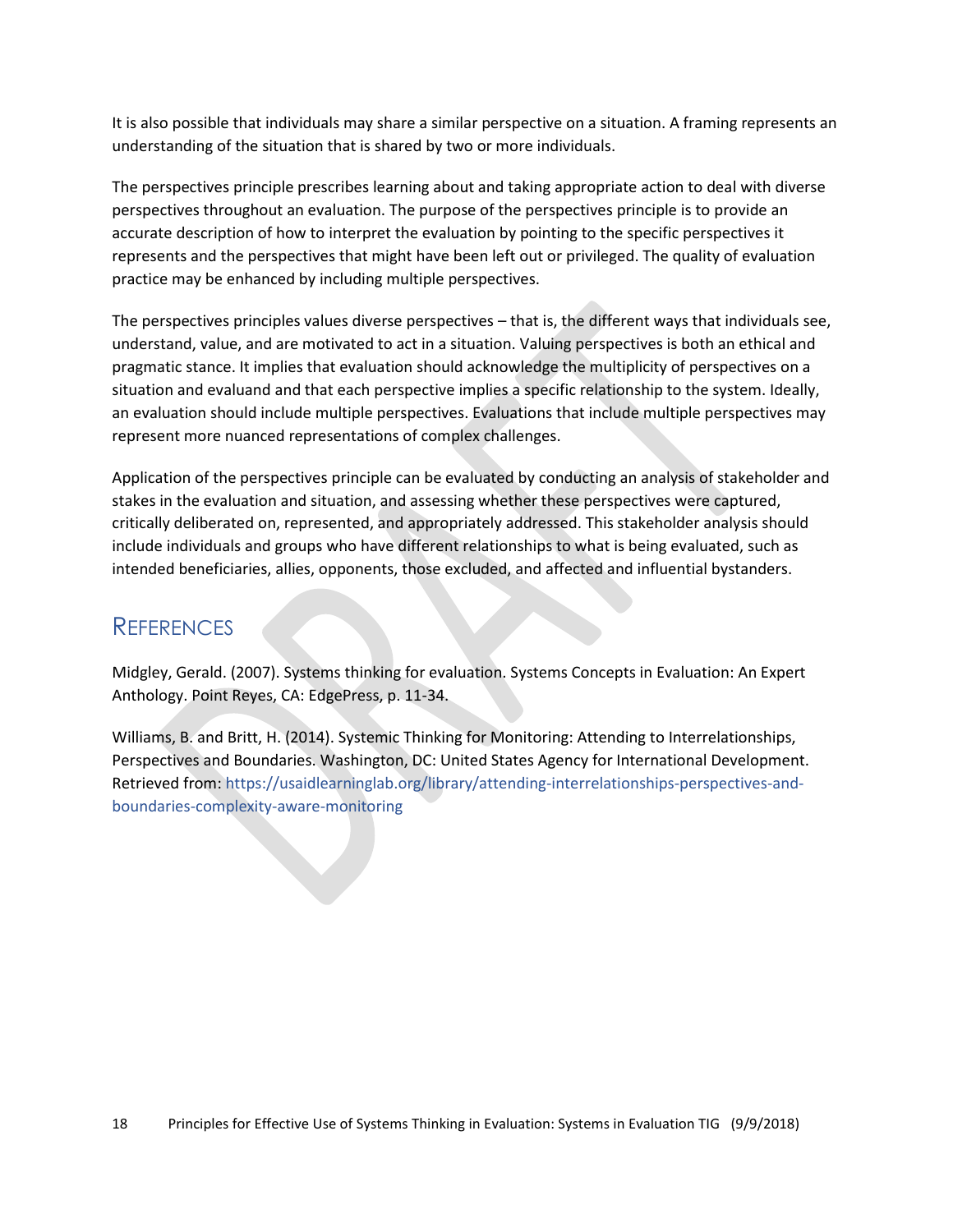# <span id="page-18-0"></span>BOUNDARIES PRINCIPLE

Critically deliberate on, set, and explain the boundaries and boundary decisions that relate to the situation being evaluated and the evaluation itself.

## OPERATING PRINCIPLES

#### Operating Principle B1:

Identify key boundaries that influence and should influence the situation being evaluated and the evaluation itself.

Operating Principle B2:

Deliberate on a range of critical boundary choices along with potential consequences.

#### Operating Principle B3:

Make transparent and justify the boundaries used in an intervention and the evaluation while remaining open to revision.

## GUIDANCE ON WHAT NOT TO DO

- Do not think that boundary choices are something new, additional, or optional.
- Do not assume that the boundaries used in an evaluation or the situation being evaluated are given, universal, or static.
- Do not assume that there are "right" boundaries.

### **DISCUSSION**

It is not possible to evaluate everything about an intervention or situation. Boundaries delineate what is and/or should be 'in' and 'out' of an evaluation's focus. Choices must be made about what aspects of the intervention or situation ought to be evaluated. Choices must be made about how an evaluation should assess an intervention or situation. Furthermore, choices must be made about the nature of the evaluation activity itself. These boundary choices delineate the physical, temporal, political, social, cultural, ideological, technical, and ethical spaces occupied by the evaluation and the situation being evaluated. Boundaries are social and cognitive constructions; they depend on the perspective(s) taken; and boundaries may change as more information and perspectives are considered.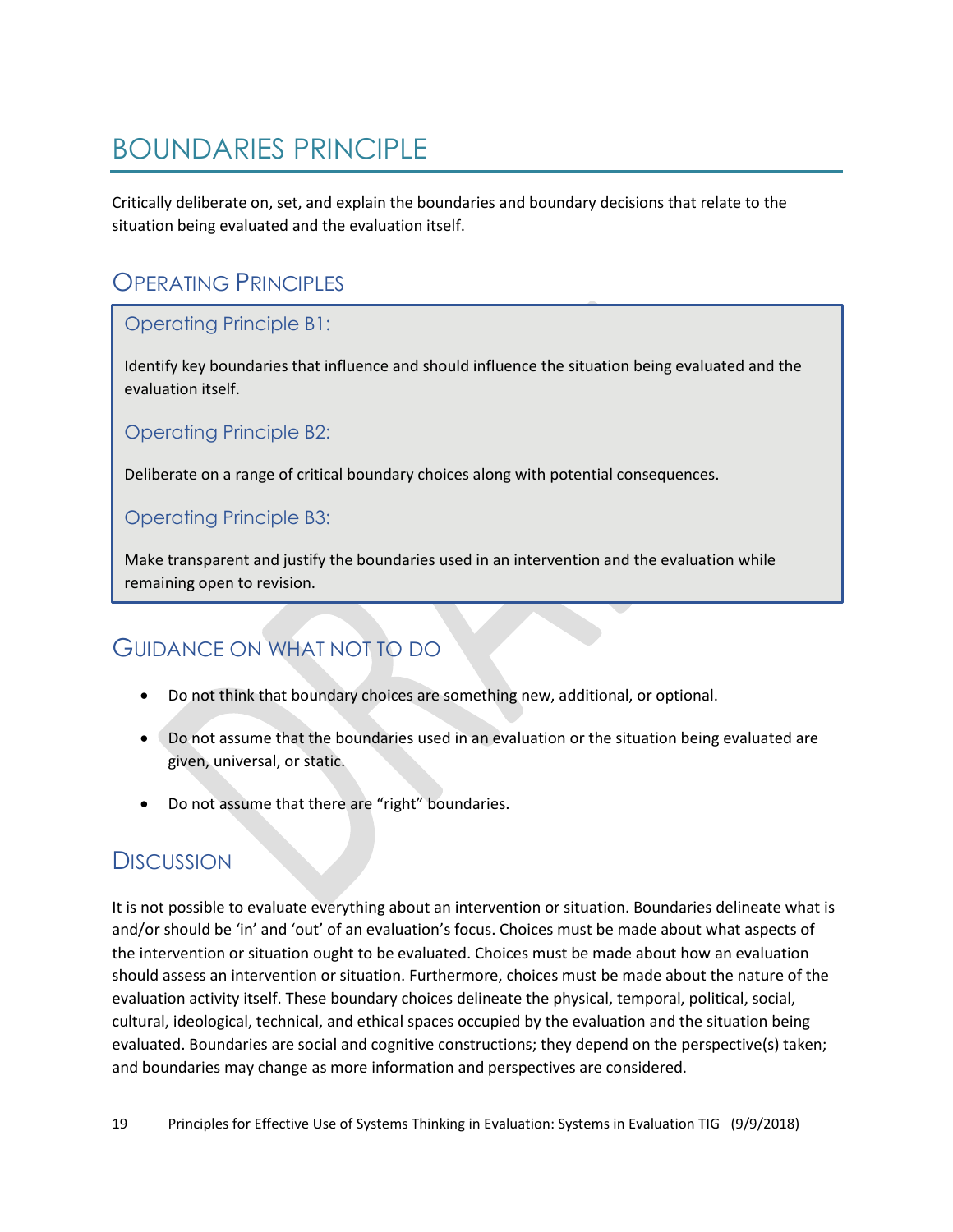Boundary choices are made throughout the evaluation process regardless of evaluation purpose, model, intervention type (e.g., change initiative, policy, program) or point in the program cycle (e.g., needs assessment, design, implementation, closeout). Examples of boundary choices in evaluation include, but are not limited to: defining the evaluand and key terms; defining the scope and focus of the evaluation; framing questions; determining the methodologies, methods, techniques, and measurement systems; selecting analytic approaches; developing a sample frame; selecting members of an evaluation advisory group; and drafting a dissemination plan. Boundary choices determine who ought to be involved in the design, implementation, and results of an evaluation. They influence the use, usefulness, and consequences of an evaluation.

Evaluators also make boundary decisions related to the other systems thinking concepts – interrelationships (e.g., who is in and who is out?), perspectives (e.g., whose perspectives are considered?), and dynamics (e.g., which dynamics are relevant to this evaluation?).

The purpose of the boundary principle is to help evaluators and others working with evaluators be intentional, clear, and transparent about boundary choices involved in planning and conducting the evaluation. The boundary principle prescribes identifying boundary decisions and identifying options, choices made, and the implications of choices throughout the evaluation process. The principle values transparency and responsibility for boundary choices and potential consequences. It implies that evaluation should not be done unreflectively or covertly.

The boundary principle inspires evaluators to recognize the consequences of boundary choices and make those choices in an ethical manner. Boundaries inevitably influence who or what is included, excluded, and marginalized in a situation and in an evaluation. Applying this principle is a matter of professional ethics, however, it is not possible to perfectly apply this principle. Evaluators who apply the boundary principle do not aspire to a single, all-encompassing Truth with a capital "T." Instead they aspire to be transparent about which evidence and values are considered relevant to the evaluation process and conclusions. The desired result is an evaluation that clearly identifies its strengths and limitations and is carried out with thoughtful attention to and mitigation of potential negative consequences.

Application of the boundary principle can be evaluated by reviewing evaluation products for identification and explanation of boundary choices and evidence of consideration of alternatives, rationale of choices made, and consideration of consequences. Evaluation criteria identify and delineate boundaries. Evaluations are largely based on judgments made against these criteria. Since criteria or at least the judgments ought to be explicit, their worth can be easily assessed.

### **REFERENCES**

Ulrich, W., & Reynolds, M. (2010). Critical systems heuristics. In M. Reynolds & S. Holwell (Eds.), Systems Approaches to Managing Change: A Practical Guide (pp. 243–292). Milton Keynes, England: Springer.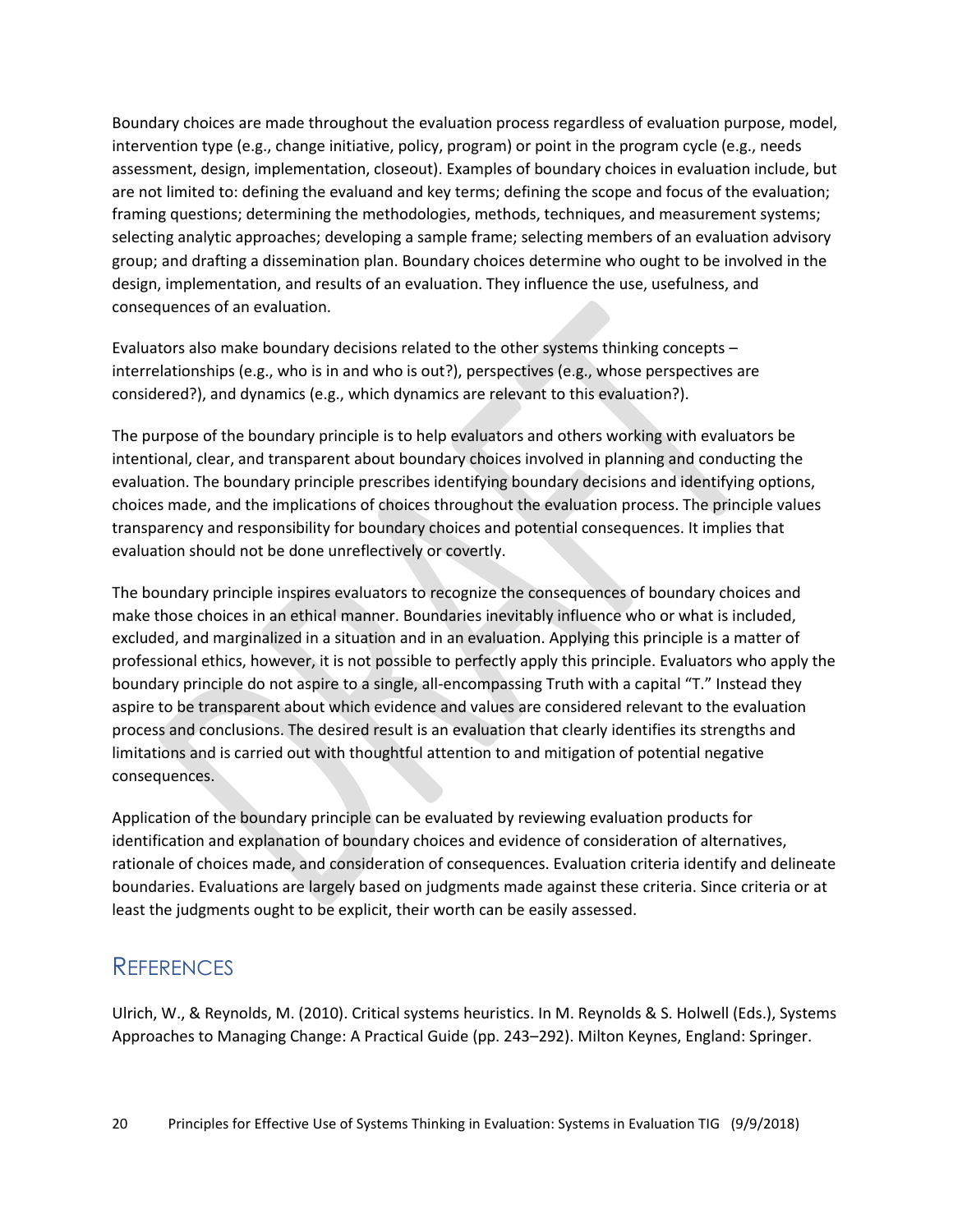Ulrich, W. (2002a). Boundary critique. In H. G. Daellenbach & R. L. Flood (eds.), The Informed Student Guide to Management Science. London: Thomson Learning.

Ulrich, W. (2002b). Critical systems heuristics. In H. G. Daellenbach & R. L. Flood (eds.), The Informed Student Guide to Management Science. (p. 72). London: Thomson Learning.

Williams, B. (2015). Prosaic or profound? The adoption of systems ideas by impact evaluation. IDS Bulletin, 46, 7–16.

Dynamics Principle: Focus on the patterns of change that emerge within the system to understand their influence and significance for the evaluation.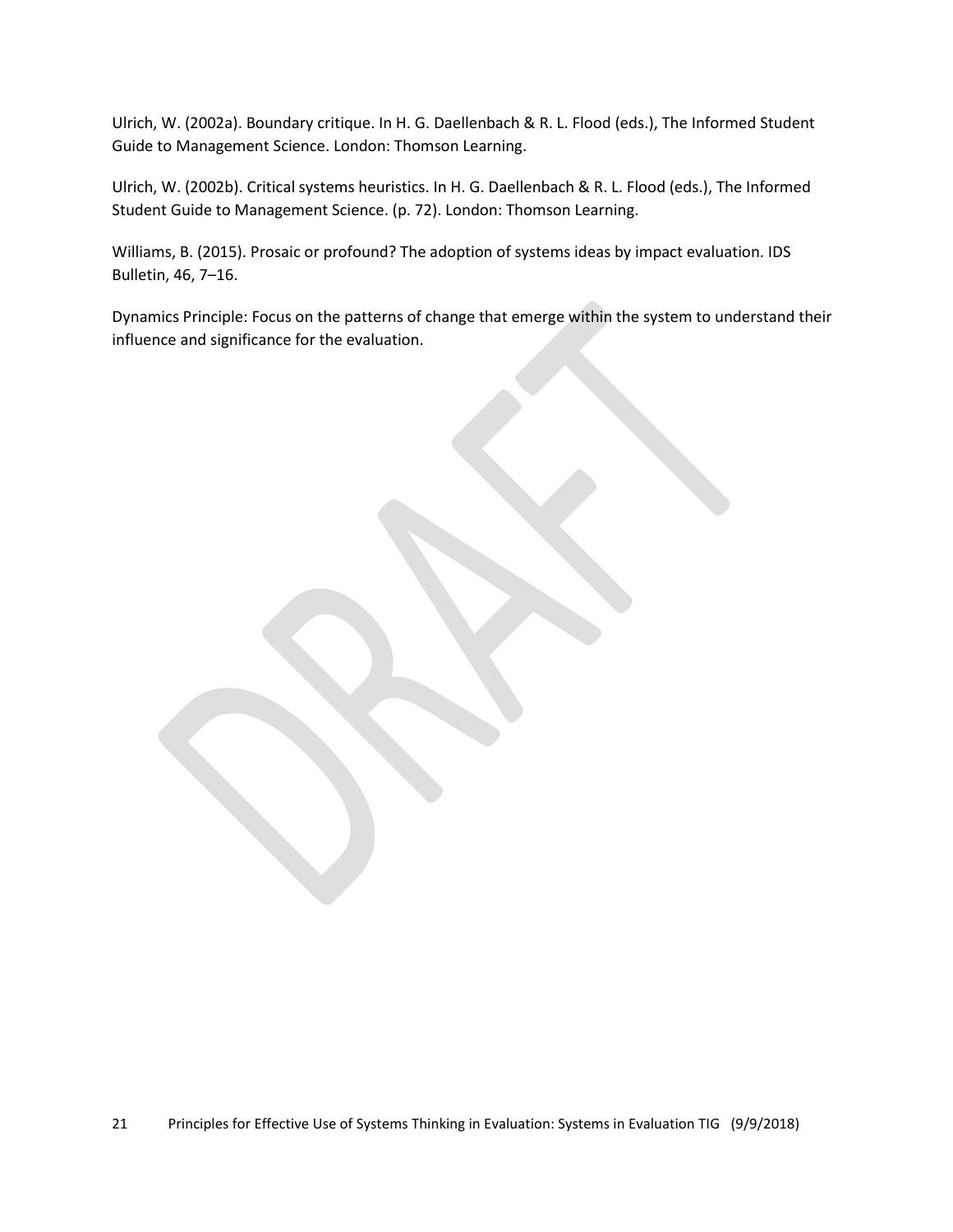# <span id="page-21-0"></span>DYNAMICS PRINCIPLE

Focus on the patterns of change that emerge within the system to understand their influence and significance for the evaluation.

#### Operating Principle D1:

Consider how dynamics related to time, location, anticipated and unanticipated reactions, and current states and rates of change interact to create patterns that are nonlinear and multi-directional to help understand how dynamics shape the systems relevant to the evaluation.

#### Operating Principle D2:

Design an evaluation plan that is responsive to emergent developments; collects information about what, when, how, and why change occurs; and incorporates learning as it is received to document and respond to dynamics in the evaluation.

#### Operating Principle D3:

Investigate how observers' worldviews and their judgements about useful and convenient representations of system behavior influence the conceptualizations of dynamics.

#### Operating Principle D4:

Consider the interactions and influence of the evaluator and evaluation with and within systems relevant to the evaluation to document the role of evaluation in shaping system behavior.

## GUIDANCE ON WHAT NOT TO DO

Do not ignore or fail to illuminate the effects of the dynamics operating within and around the system by looking only at the evaluand and not the context surrounding it.

Do not fail to consider multiple types of dynamic complexity present in the systems relevant to the evaluation, including the degree of change at different timescales, feedback loops, emergence, nonlinearity, historical dependence, self-organization, coevolution, and adaptivity.

### **DISCUSSION**

'Dynamics' refers to the emergent and changing interactions between and among the parts and agents within system(s) (Eoyang and Holladay, 2013). Bringing attention to dynamics in our systems approach focuses us first on how a phenomenon changes over time, identifying the patterns of change that may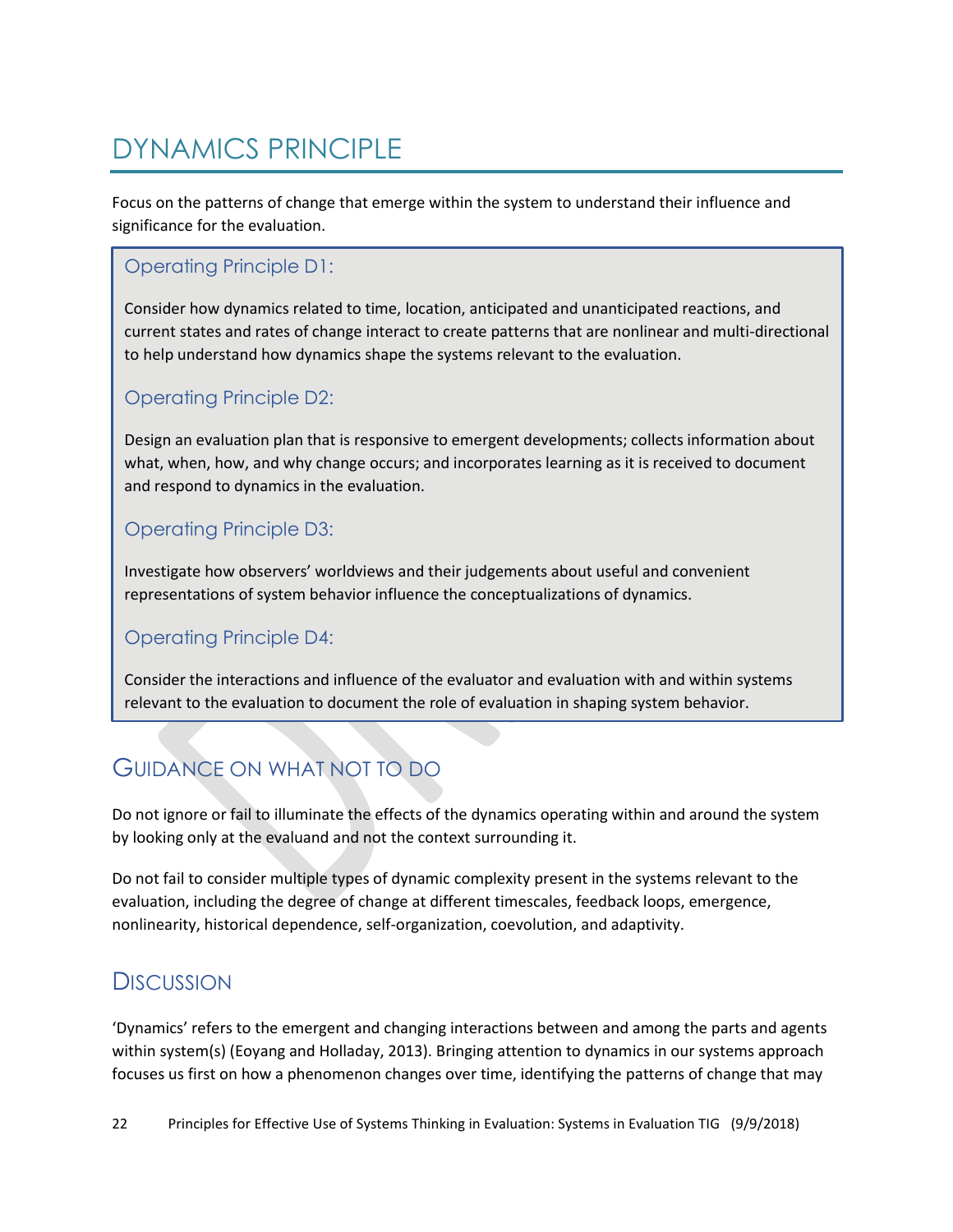be recurrent, constant, or in an ongoing state of evolution. Second, it means using the evaluation to bring understanding to how these patterns are generated by the many, multidirectional interactions among units (i.e., organizations, social groups, individuals, even individual behavior traits or perspectives, etc.), the parts of the system, and the larger environment.

Paying attention to dynamics involves acknowledging the history of the patterns active in a system and incorporating a longer-term perspective often absent in evaluations (Meadows 2008, p. 170). Paying attention to dynamics also involves acknowledging that the presence of an evaluator influences the dynamics. Our evaluation approach should be responsive to the complex ever-changing environment in which we are operating. Complex systems dynamics often give rise to unpredictable, counter-intuitive outcomes (Forrester, 1995). The dynamics principle encourages us to be in a constant state of inquiry, to learn as we go, and to keep adapting our evaluation design in response (Forss, Marra, and Schwartz, 2011, p. 331).

The purpose of the dynamics principle is to provide evaluators with a lens through which to consider and capture the interactions of context, stakeholder views, time, place, and other elements that may be relevant in the evaluation. Paying attention to dynamics supports more holistic decision-making in planning and implementing the evaluation and can provide better evaluation results. The dynamics principle encourages evaluators to consider simple, complicated and complex patterns of change, including the effect of context, stakeholder views, time, place, and other elements that interact and may affect results during the course of the evaluation (Glouberman and Zimmerman, 2002). The dynamics principle encourages evaluators to be responsive to change, including the way that we (as evaluators) change and impact the evaluation and how the evaluation acts as an intervention within the broader system. Evaluators should continuously consider and respond to the complex ever-changing environment in which we operate.

Application of the dynamics principle can be evaluated through consultations with stakeholders to ensure that the evaluation has captured the various types of dynamics at work in the systems relevant to the evaluation. Evaluation of this principle should include dynamics across time, feedback loops, emergence, nonlinearity, historical dependence, coevolution, self-organization, and adaptivity (Patton, 2011, pp. 150-151).

### REFERENCES

Eoyang, G. H., & Holladay, R. J. (2013). Adaptive action: Leveraging Uncertainty in your Organization. Palo Alto, CA: Stanford University Press

Forrester, Jay W. (1995). [Counterintuitive Behavior of Social Systems.](https://web.archive.org/web/20090823210010/http:/sysdyn.clexchange.org/sdep/Roadmaps/RM1/D-4468-2.pdf) CiteSeerX 10.1.1.35.4776

Forss, K., Marra, M., and R. Schwartz. (2011). Evaluating the Complex: Attribution, Contribution, and Beyond. London, UK: Transaction Publishers.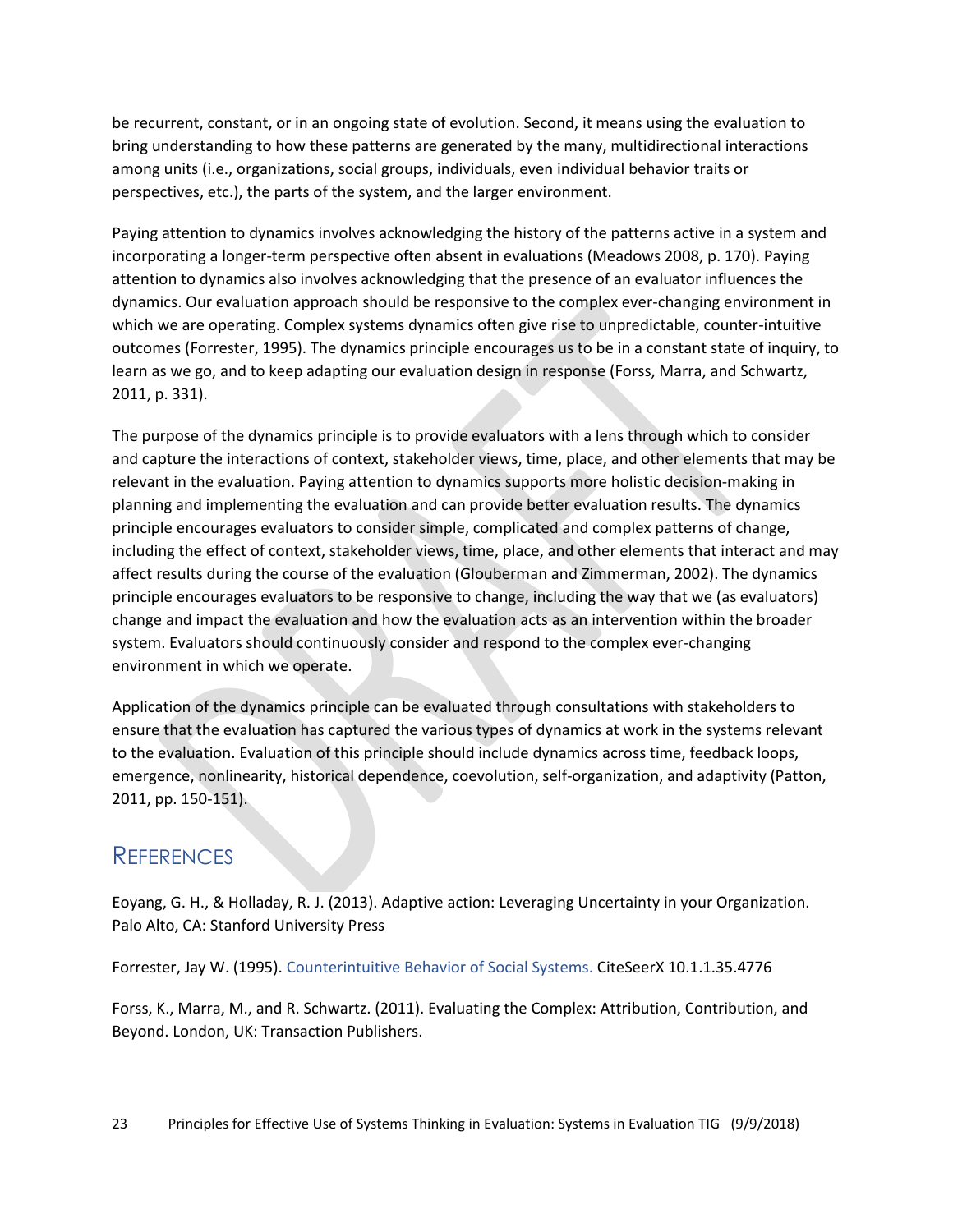Glouberman, S. and B. Zimmerman (2002). Complicated and Complex Systems: What Would Successful Reform of Medicare Look Like? Ottawa: Commission on the Future of Health Care in Canada.

Meadows, D. (2008). Thinking in Systems: A Primer. Hartford, VT: Chelsea Green Publishing.

Patton, M. Q. (2011). Systems thinking and complexity concepts. In Developmental Evaluation: Applying Complexity Concepts to Enhance Innovation and Use. New York: Guildford Press.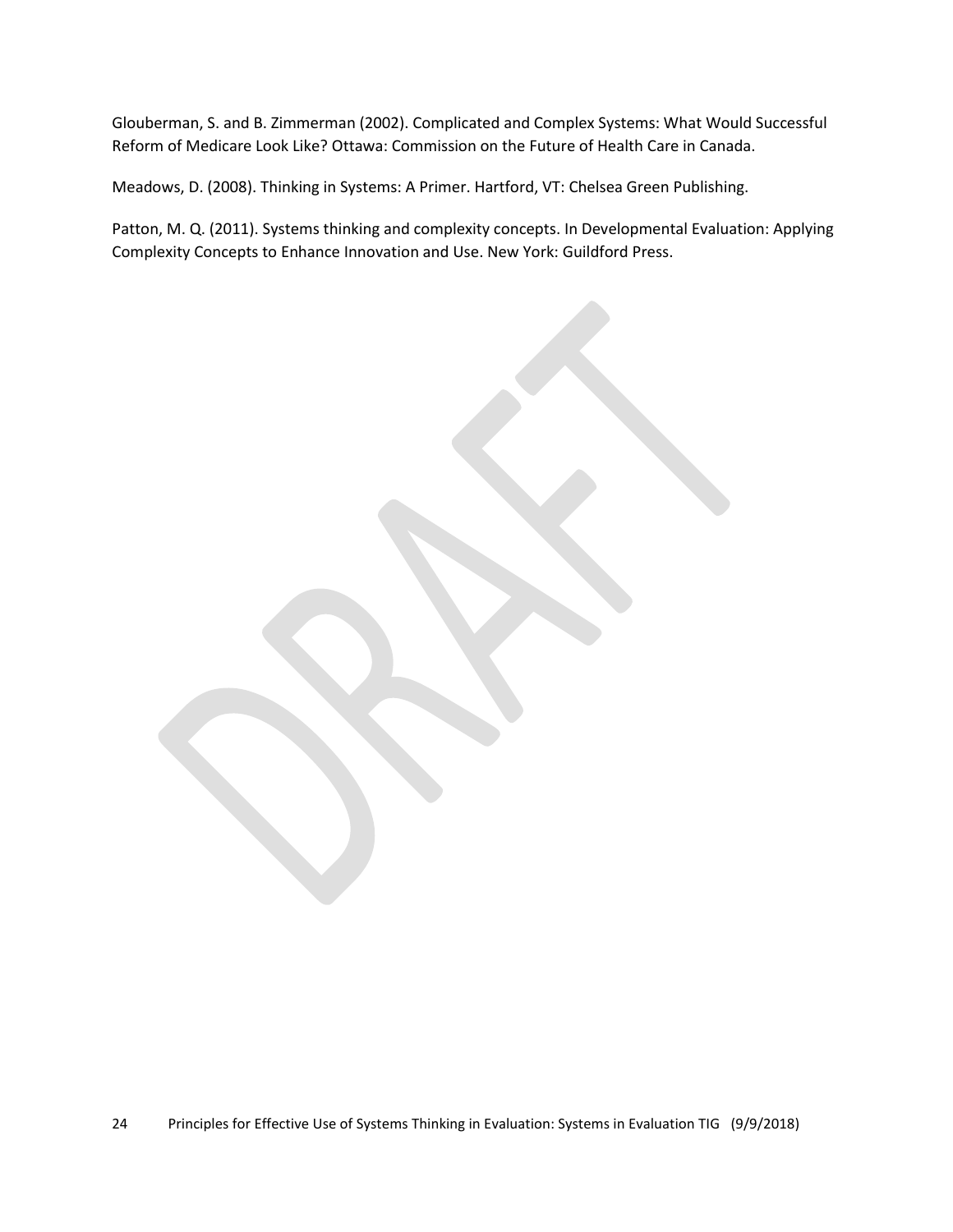# <span id="page-24-0"></span>FUTURE DIRECTIONS

During the process of developing these principles, SETIG members suggested several areas for future exploration. A few are noted below.

## TEST THE PRINCIPLES

The principles are meant to be applied. The SETIG encourages its members to use the principles for planning and guiding evaluations and assessing evaluation products, such as reports. The SETIG encourages members to reflect on their experience of using the principles and contribute observations, questions, lessons learned, and new areas for exploration to the ongoing dialogue on strengthening systems informed evaluation.

### EXCAVATE ASSUMPTIONS UNDERLYING THE PRINCIPLES

The principles unavoidably rest on the authors' assumptions about the nature of social programming, how knowledge is constructed and used, and the practice of evaluation (Shadish et al, 1991, p. 35). For example, several operating principles may suggest that an evaluator observe system behavior over an extended time period. SETIG members may find it useful to identify and examine the assumptions underlying the principles, especially as the principles are tested through application.

## DEVELOP A GLOSSARY

This document describes, rather than defines, the core concepts that serve as the principles' foundation. Some reviewers have suggested that definitions of these and other key terms would enhance the usefulness of the document. Others underscore the point, stated in the preamble, that systems concepts do not have agreed upon definitions (Reynolds & Holwell, 2010; Ison, 2010). SETIG members may wish to revisit this issue after further study and discussion.

### **REFERENCES**

Ison, R. (2010). How to Act in a Climate Change World. Milton Keynes, UK: Springer.

Reynolds, M. & Holwell, S. (2010). Systems Approaches to Managing Change: A Practical Guide. Milton Keynes, United Kingdom: Springer.

Shadish, W. R., Cook, T. D., & Leviton, L. C. (1991). Foundations of Program Evaluation: Theory of Practice. San Francisco: Sage Publications.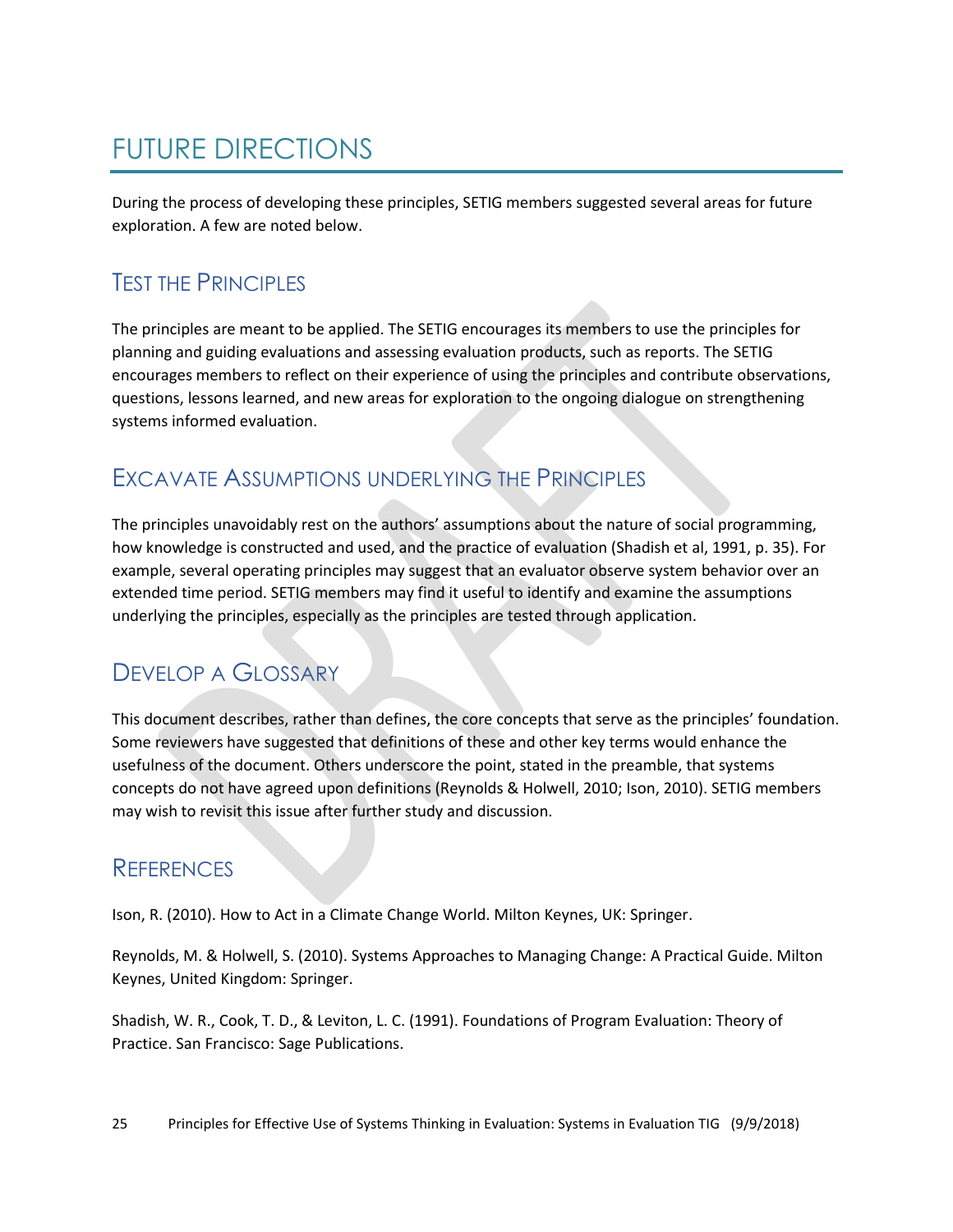# <span id="page-25-0"></span>APPENDIX 1: THE GUIDE FRAMEWORK

The Systems in Evaluation principles were developed using the GUIDE Framework which outlines five criteria for a high-quality principle: 1) guiding, 2) useful, 3) inspiring, 4) developmental, and 4) evaluable (Patton, p. 43). The table below describes each criterion and how the Systems in Evaluation principles meet them.

| Criterion            | Definition and the Systems In Evaluation Principles Meet This<br>Criterion by                                                                                                                                                                                                                                                                                                                                                                                                                         |
|----------------------|-------------------------------------------------------------------------------------------------------------------------------------------------------------------------------------------------------------------------------------------------------------------------------------------------------------------------------------------------------------------------------------------------------------------------------------------------------------------------------------------------------|
| <b>GUIDING</b>       | Definition: A principle is prescriptive. It provides advice and guidance on what to<br>do, how to think, what to value, and how to act to be effective. It offers direction.<br>The wording is imperative: Do thisto be effective. The guidance is sufficiently<br>distinct that it can be distinguished from contrary or alternative guidance.                                                                                                                                                       |
|                      | Meets this criterion by: Providing clear operating principles and guidance on what<br>not to do.                                                                                                                                                                                                                                                                                                                                                                                                      |
| <b>USEFUL</b>        | Definition: A high-quality principle is useful in making choices and decisions. Its<br>utility resides in being actionable, interpretable, feasible, and pointing the way<br>toward desired results for any relevant situation.                                                                                                                                                                                                                                                                       |
|                      | Meets this criterion by: Providing plain language guidance useful for the practice of<br>evaluation.                                                                                                                                                                                                                                                                                                                                                                                                  |
| <b>INSPIRATIONAL</b> | Definition: Principles are values-based, incorporating, and expressing ethical<br>premises, which is what makes them meaningful. They articulate what matters,<br>both in how to proceed and the desired result.                                                                                                                                                                                                                                                                                      |
|                      | Meets this criterion by: Inspiring evaluators to conduct evaluations to contribute to<br>responsible and meaningful change in people's lives. The principles make explicit<br>the ethical premises underlying the choices made in evaluation.                                                                                                                                                                                                                                                         |
| <b>DEVELOPMENTAL</b> | Definition: The developmental nature of a high-quality principle refers to its<br>adaptability and applicability to diverse contexts and over time. A principle is thus<br>both context sensitive and adaptable to real-world dynamics, providing a way to<br>navigate the turbulence of complexity and uncertainty. In being applicable over<br>time, it is enduring (not time-bound), in support of ongoing development and<br>adaptation in an ever-changing world.                                |
|                      | Meets this criterion by: Providing guidance for any situation in which evaluation is<br>conducted and exhorting evaluators to continuously consider and respond to the<br>complex ever-changing environment in which we operate. The principles apply<br>across various boundaries including, but not limited to, geographical, social,<br>economic, programmatic, and jurisdictional boundaries. They apply to an<br>intervention, change initiative, policy, or program develops and throughout its |